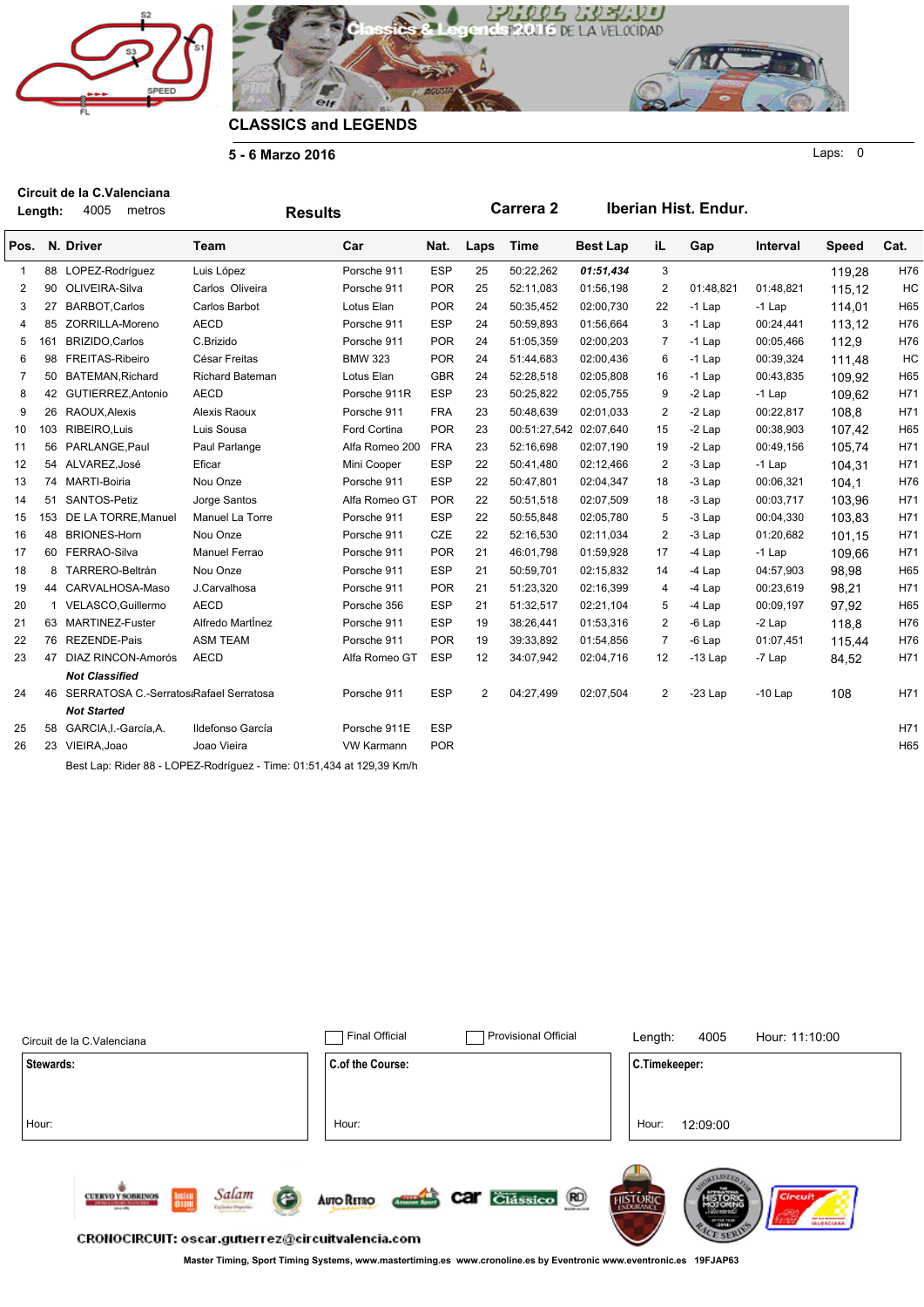



**Carrera 2 Iberian Hist. Endur.**

Laps: 0

**5 - 6 Marzo 2016**

**Length:** 4005 metros **Circuit de la C.Valenciana**

|                | Length: | 4005<br>metros                            | <b>Results</b>         |                   |            |                | <b>Carrera 2</b>       |                 |                | Iberian Hist. Endur. |           |              |      |
|----------------|---------|-------------------------------------------|------------------------|-------------------|------------|----------------|------------------------|-----------------|----------------|----------------------|-----------|--------------|------|
| Pos.           |         | N. Driver                                 | Team                   | Car               | Nat.       | Laps           | <b>Time</b>            | <b>Best Lap</b> | iL             | Gap                  | Interval  | <b>Speed</b> | Cat. |
|                |         | Categoría: H65                            |                        |                   |            |                |                        |                 |                |                      |           |              |      |
| $\mathbf{1}$   | 27      | <b>BARBOT.Carlos</b>                      | Carlos Barbot          | Lotus Elan        | <b>POR</b> | 24             | 50:35.452              | 02:00,730       | 22             |                      |           | 114          | H65  |
| 2              |         | 50 BATEMAN, Richard                       | <b>Richard Bateman</b> | Lotus Elan        | <b>GBR</b> | 24             | 52:28,518              | 02:05,808       | 16             | 01:53.066            | 01:53,066 | 109,9        | H65  |
| 3              |         | 103 RIBEIRO, Luis                         | Luis Sousa             | Ford Cortina      | <b>POR</b> | 23             | 00:51:27,542 02:07,640 |                 | 15             | $-1$ Lap             | $-1$ Lap  | 107,4        | H65  |
| 4              |         | 8 TARRERO-Beltrán                         | Nou Onze               | Porsche 911       | <b>ESP</b> | 21             | 50:59,701              | 02:15,832       | 14             | -3 Lap               | $-2$ Lap  | 98,96        | H65  |
| 5              |         | 1 VELASCO, Guillermo                      | <b>AECD</b>            | Porsche 356       | <b>ESP</b> | 21             | 51:32,517              | 02:21,104       | 5              | $-3$ Lap             | 00:32,816 | 97,91        | H65  |
|                |         | <b>Not Started</b>                        |                        |                   |            |                |                        |                 |                |                      |           |              |      |
| 6              |         | 23 VIEIRA.Joao                            | Joao Vieira            | <b>VW Karmann</b> | <b>POR</b> |                |                        |                 |                | -24 Lap              | $-21$ Lap |              | H65  |
|                |         | Categoría: H71                            |                        |                   |            |                |                        |                 |                |                      |           |              |      |
| 1              |         | 42 GUTIERREZ, Antonio                     | <b>AECD</b>            | Porsche 911R      | <b>ESP</b> | 23             | 50:25,822              | 02:05,755       | 9              |                      |           | 109,59       | H71  |
| $\overline{2}$ |         | 26 RAOUX, Alexis                          | Alexis Raoux           | Porsche 911       | <b>FRA</b> | 23             | 50:48,639              | 02:01,033       | $\overline{2}$ | 00:22,817            | 00:22,817 | 108.77       | H71  |
| 3              |         | 56 PARLANGE, Paul                         | Paul Parlange          | Alfa Romeo 200    | <b>FRA</b> | 23             | 52:16,698              | 02:07,190       | 19             | 01:50,876            | 01:28,059 | 105,72       | H71  |
| 4              |         | 54 ALVAREZ, José                          | Eficar                 | Mini Cooper       | <b>ESP</b> | 22             | 50:41,480              | 02:12,466       | $\overline{2}$ | $-1$ Lap             | $-1$ Lap  | 104,29       | H71  |
| 5              |         | 51 SANTOS-Petiz                           | Jorge Santos           | Alfa Romeo GT     | <b>POR</b> | 22             | 50:51,518              | 02:07,509       | 18             | $-1$ Lap             | 00:10.038 | 103.95       | H71  |
| 6              |         | 153 DE LA TORRE, Manuel                   | Manuel La Torre        | Porsche 911       | <b>ESP</b> | 22             | 50:55,848              | 02:05,780       | 5              | $-1$ Lap             | 00:04,330 | 103,8        | H71  |
| $\overline{7}$ |         | 48 BRIONES-Horn                           | Nou Onze               | Porsche 911       | CZE        | 22             | 52:16,530              | 02:11,034       | $\overline{c}$ | $-1$ Lap             | 01:20,682 | 101,13       | H71  |
| 8              |         | 60 FERRAO-Silva                           | <b>Manuel Ferrao</b>   | Porsche 911       | <b>POR</b> | 21             | 46:01.798              | 01:59,928       | 17             | -2 Lap               | $-1$ Lap  | 109.63       | H71  |
| 9              |         | 44 CARVALHOSA-Maso                        | J.Carvalhosa           | Porsche 911       | <b>POR</b> | 21             | 51:23,320              | 02:16,399       | $\overline{4}$ | $-2$ Lap             | 05:21,522 | 98,2         | H71  |
| 10             |         | 47 DIAZ RINCON-Amorós                     | <b>AECD</b>            | Alfa Romeo GT     | <b>ESP</b> | 12             | 34:07,942              | 02:04,716       | 12             | $-11$ Lap            | $-9$ Lap  | 84,48        | H71  |
|                |         | <b>Not Classified</b>                     |                        |                   |            |                |                        |                 |                |                      |           |              |      |
| 11             |         | 46 SERRATOSA C.-Serratos:Rafael Serratosa |                        | Porsche 911       | <b>ESP</b> | $\overline{2}$ | 04:27.499              | 02:07,504       | $\overline{2}$ | $-21$ Lap            | $-10$ Lap | 107,8        | H71  |
|                |         | <b>Not Started</b>                        |                        |                   |            |                |                        |                 |                |                      |           |              |      |
| 12             |         | 58 GARCIA, I.-García, A.                  | Ildefonso García       | Porsche 911E      | <b>ESP</b> |                |                        |                 |                | $-23$ Lap            | $-2$ Lap  |              | H71  |
|                |         | Categoría: H76                            |                        |                   |            |                |                        |                 |                |                      |           |              |      |
| 1              |         | 88 LOPEZ-Rodríguez                        | Luis López             | Porsche 911       | ESP        | 25             | 50:22,262              | 01:51,434       | 3              |                      |           | 119,26       | H76  |
| $\overline{2}$ |         | 85 ZORRILLA-Moreno                        | <b>AECD</b>            | Porsche 911       | <b>ESP</b> | 24             | 50:59.893              | 01:56,664       | 3              | $-1$ Lap             | $-1$ Lap  | 113,09       | H76  |
| 3              | 161     | <b>BRIZIDO, Carlos</b>                    | C.Brizido              | Porsche 911       | <b>POR</b> | 24             | 51:05,359              | 02:00,203       | $\overline{7}$ | $-1$ Lap             | 00:05,466 | 112,88       | H76  |
| 4              |         | 74 MARTI-Boiria                           | Nou Onze               | Porsche 911       | <b>ESP</b> | 22             | 50:47,801              | 02:04,347       | 18             | $-3$ Lap             | $-2$ Lap  | 104,07       | H76  |
| 5              |         | 63 MARTINEZ-Fuster                        | Alfredo Martínez       | Porsche 911       | <b>ESP</b> | 19             | 38:26,441              | 01:53,316       | $\overline{2}$ | -6 Lap               | $-3$ Lap  | 118,77       | H76  |
| 6              |         | 76 REZENDE-Pais                           | <b>ASM TEAM</b>        | Porsche 911       | <b>POR</b> | 19             | 39:33,892              | 01:54,856       | $\overline{7}$ | $-6$ Lap             | 01:07,451 | 115,4        | H76  |
|                |         | Categoría: HC                             |                        |                   |            |                |                        |                 |                |                      |           |              |      |
| 1              |         | 90 OLIVEIRA-Silva                         | Carlos Oliveira        | Porsche 911       | <b>POR</b> | 25             | 52:11,083              | 01:56,198       | $\overline{2}$ |                      |           | 115,12       | HC   |
| $\overline{2}$ |         | 98 FREITAS-Ribeiro                        | César Freitas          | <b>BMW 323</b>    | <b>POR</b> | 24             | 51:44,683              | 02:00,436       | 6              | $-1$ Lap             | $-1$ Lap  | 111,45       | HC   |
|                |         |                                           |                        |                   |            |                |                        |                 |                |                      |           |              |      |

Best Lap: Rider 88 - LOPEZ-Rodríguez - Time: 01:51,434 at 129,39 Km/h

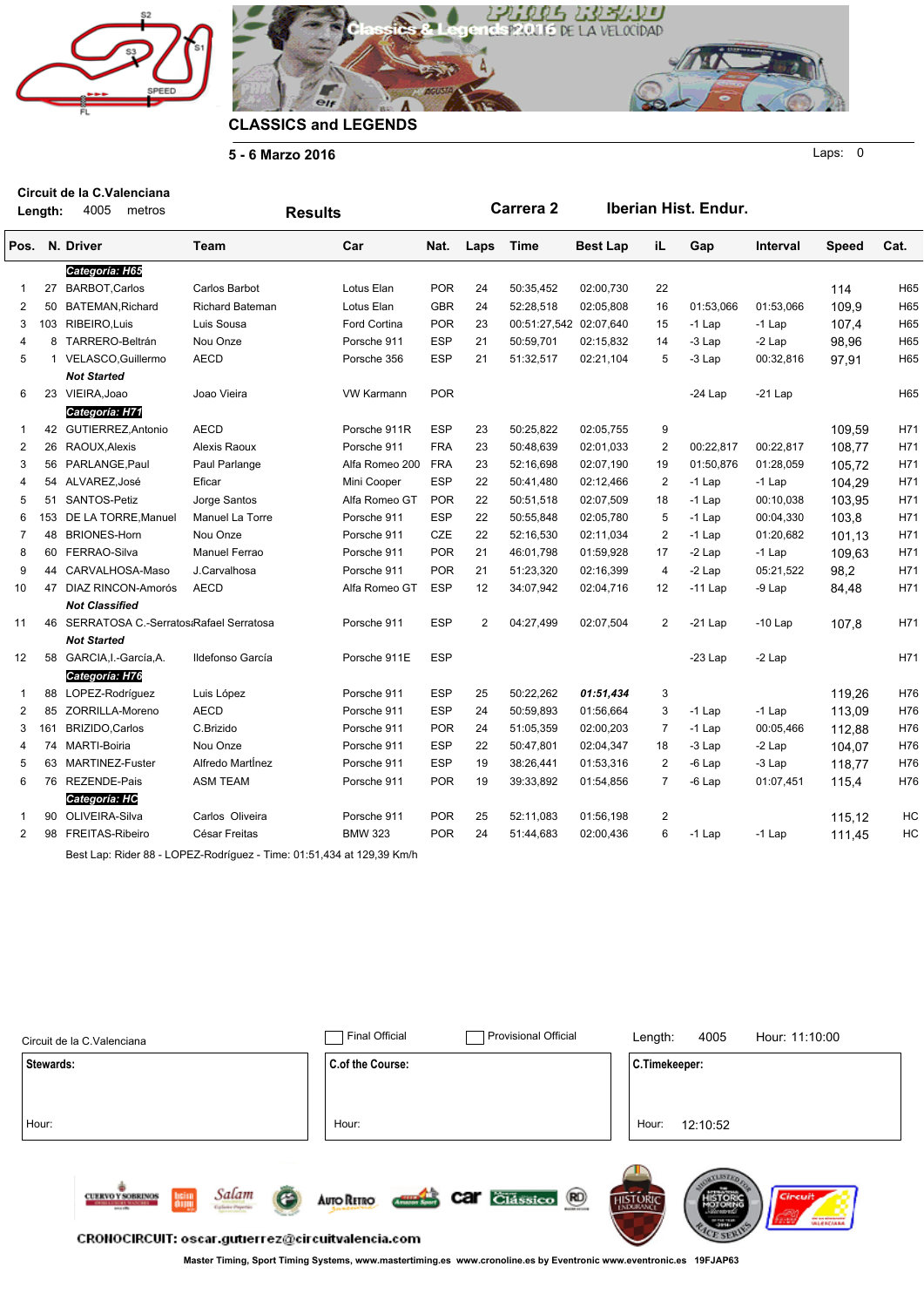



**Circuit de la C.Valenciana**

Circuit de la C.Valenciana **5 - 6 Marzo 2016** Carrera 2 Iberian Hist. Endur.

#### **LISTADO DEL PLANNING**

|                                | V1           | V <sub>2</sub> | V3  | $VI$ | V <sub>5</sub> | $V6$           | V <sub>7</sub> | V8  | V <sub>9</sub> | V10            | V11            | V12            | V13  | V14 | V15            | $VI6$          | V <sub>17</sub> | V18 | V19            | V20 | V21 | V <sub>22</sub> | V23            | V24 | V25            |
|--------------------------------|--------------|----------------|-----|------|----------------|----------------|----------------|-----|----------------|----------------|----------------|----------------|------|-----|----------------|----------------|-----------------|-----|----------------|-----|-----|-----------------|----------------|-----|----------------|
| - Categoría: H65               | 88           | 88             | 88  | 88   | 88             | 88             | 88             | 88  | 88             | 88             | 88             | 88             | 88   | 88  | 88P            | 88             | 88              | 88  | 88             | 88  | 88  | 88              | 88             | 88  | 88             |
| 27 - BARBOT.Carlos             | 76           | 63             | 63  | 63   | 44             | 74             | 103            | 42  | 153            | 8              | 98             | 63             | 27P  | 63P | 50             | $\overline{1}$ | 63              | 63  | 63             | 103 | 153 | 26              | 27             | 54  | 42             |
| 50 - BATEMAN.Richard           | 63           | 76             | 76  | 76   | 63             | 63             | 60             | 63  | 63             | 63             | 63             | 98             | 63   | 48P | 98             | 161            | 44              | 161 | 161            | 48  | 85  | 27              | 26             | 27  | 27             |
| 103 - RIBEIRO.Luis             | 90           | 90             | 90  | 90   | 8              | 76             | 48             | 56  | 76             | $\overline{1}$ | 44             | 74             | 48   | 51P | 42             | 63             | 161             | 54  | 54             | 161 | 103 | 51              | 74             | 26  | 54             |
| 8 - TARRERO-Beltrán            | 58           | 85             | 85  | 85   | $\overline{1}$ | 44             | 51             | 103 | 42             | 153            | 153            | 44             | 51   | 76  | 76             | 8              | 54              | 44  | 56             | 98  | 161 | $\overline{1}$  | 51             | 74  | 74             |
| 1 - VELASCO.Guillermo          | 85           | 161            | 23  | 26   | 76             | 85             | 63             | 76  | 56             | 50             | 50             | 50             | 98P  | 153 | 26             | 56             | 56              | 56  | 44             | 56  | 48  | 74              | 85             | 8   | 26             |
| - Not Started                  | 27           | 27             | 161 | 161  | 90             | 90             | 54             | 60  | 103            | 76             | 8              | 54             | 76   | 60  | 74             | 76             | 1               | 8   | 98             | 54  | 98  | 85              | 44             | 51  | 51             |
| 23 - VIEIRA, Joao              | 161          | 26             | 27  | 27   | 85             | 8              | 76             | 54  | 85             | 42             | 76P            | 153P           | 74P  | 90P | 85             | 98             | 8               | 76  | 8              | 50  | 56  | 103             | $\overline{1}$ | 85  | 153            |
| - Categoría: H71               | 26           | 98             | 26  | 98   | 26             | $\overline{1}$ | 74             | 90  | 90             | 85             | 85             | 85             | 90   | 47  | 153            | 50             | 76              | -1  | 76P            | 8   | 54  | 161             | 161            | 161 | 8              |
| 42 - GUTIERREZ.Antonio         | 50           | 50             | 98  | 50   | 161            | 161            | 47P            | 85  | 60             | 90             | $\overline{1}$ | 90             | 85P  | 54  | 103            | 48             | 98              | 98  | 50             | 44  | 50  | 153P            | 103            | 44  | 85             |
| 26 - RAOUX.Alexis              | 98           | 153            | 50  | 153  | 27             | 26             | 85             | 48P | 54             | 56             | 42             | 47             | 60   | 8   | 44             | 42             | 50              | 50  | $\overline{1}$ | 42  | 60  | 48              | 48             | 103 | 161            |
| 56 - PARLANGE.Paul             | 153          | 42             | 153 | 42   | 98             | 27             | 90             | 51P | 48             | 103            | 90             | 42             | 50P  | 27  | 60             | 51             | 42              | 42  | 42             | 60  | 42  | 98              | 98             | 1   | 44             |
| 54 - ALVAREZ.José              | 42           | 46             | 42  | 47   | 50             | 98             | 44             | 74P | 51             | 60             | 56             | 8P             | 54   | 161 | 47             | 26             | 51              | 51  | 60             | 90  | 8   | 56              | 56             | 98  | 103            |
| 51 - SANTOS-Petiz              | 46           | 60             | 103 | 56   | 153            | 50             | 161            | 161 | 161            | 54P            | 103            | $\overline{1}$ | 47   |     | $\overline{1}$ | 60             | 48              | 60  | 90             | 1   | 90  | 54P             | 50             | 48  | $\overline{1}$ |
| 153 - DE LA TORRE.Manuel       | 103          | 103            | 47  | 103  | 42             | 153            | 8              | 44  | 27             | 161            | 60P            | 56             | 42P  |     | 27             | 153            | 26              | 90  | 26             | 26  | 44  | 50              | 90             | 56  | 98             |
| 48 - BRIONES-Horn              | 60           | 47             | 48  | 48   | 47             | 42P            | 1              | 27  | 26             | 48             | 161            | 103            | 44P  |     | 54             | 90             | 60              | 26  | 51             | 51  |     | 60              | 153            | 90  | 90             |
| 60 - FFRRAO-Silva              | 54           | 54             | 54  | 51   | 56             | 56             | 26             | 26  | 98P            | 51             | 27             | 161P           | 26P  |     | 8              | 74             | 90              | 48  | 74             | 74  |     | 90              | 42             | 50  | 48             |
| 44 - CARVALHOSA-Maso           | 47           | 48             | 51  | 54   | 103            |                | 27             | 98  | 74             | 27             | 48             |                | 56P  |     | 161            | 85             | 153             | 153 | 153            | 27  |     | 42              |                |     | 56             |
| 47 - DIAZ RINCON-Amorós        | 48           | 56             | 56  | 60   | 48             |                | 98             | 8   | 44             | 26             | 51             |                | 103P |     | 56             | 103            | 85              | 74  | 27             |     |     | 8               |                |     | 50             |
| - Not Classified               | 51           | 51             | 60  | 74   | 60             |                | 50             | 1   |                | 74             | 26P            |                | 1P   |     | 63             | 47             | 74              | 85  | 85             |     |     |                 |                |     |                |
| 46 - SERRATOSA C.-Serratosa S. | 56           | 74             | 74  |      | 51             |                | 153            | 50  |                |                |                |                |      |     | 48             | 27             | 103             | 103 |                |     |     |                 |                |     |                |
| - Not Started                  | 74           | 44             | 44  |      | 54             |                |                |     |                |                |                |                |      |     | 50             |                | 27              | 27  |                |     |     |                 |                |     |                |
| 58 - GARCIA.I.-García.A.       | 8            | 8              | 8   |      |                |                |                |     |                |                |                |                |      |     | 98             |                |                 |     |                |     |     |                 |                |     |                |
| - Categoría: H76               | $\mathbf{1}$ |                | 1   |      |                |                |                |     |                |                |                |                |      |     | 76             |                |                 |     |                |     |     |                 |                |     |                |
| 88 - LOPEZ-Rodríguez           | 44           |                |     |      |                |                |                |     |                |                |                |                |      |     | 42             |                |                 |     |                |     |     |                 |                |     |                |
| 85 - ZORRILLA-Moreno           |              |                |     |      |                |                |                |     |                |                |                |                |      |     | 51             |                |                 |     |                |     |     |                 |                |     |                |
| 161 - BRIZIDO, Carlos          |              |                |     |      |                |                |                |     |                |                |                |                |      |     | 26             |                |                 |     |                |     |     |                 |                |     |                |
| 74 - MARTI-Boiria              |              |                |     |      |                |                |                |     |                |                |                |                |      |     | 153            |                |                 |     |                |     |     |                 |                |     |                |
| 63 - MARTINEZ-Fuster           |              |                |     |      |                |                |                |     |                |                |                |                |      |     | 85             |                |                 |     |                |     |     |                 |                |     |                |
| 76 - REZENDE-Pais              |              |                |     |      |                |                |                |     |                |                |                |                |      |     | 74             |                |                 |     |                |     |     |                 |                |     |                |
| - Categoría: HC                |              |                |     |      |                |                |                |     |                |                |                |                |      |     | 90             |                |                 |     |                |     |     |                 |                |     |                |
| 90 - OLIVEIRA-Silva            |              |                |     |      |                |                |                |     |                |                |                |                |      |     | 60             |                |                 |     |                |     |     |                 |                |     |                |
| 98 - FREITAS-Ribeiro           |              |                |     |      |                |                |                |     |                |                |                |                |      |     | 103            |                |                 |     |                |     |     |                 |                |     |                |
|                                |              |                |     |      |                |                |                |     |                |                |                |                |      |     | 47             |                |                 |     |                |     |     |                 |                |     |                |
|                                |              |                |     |      |                |                |                |     |                |                |                |                |      |     | 27             |                |                 |     |                |     |     |                 |                |     |                |
|                                |              |                |     |      |                |                |                |     |                |                |                |                |      |     | 44             |                |                 |     |                |     |     |                 |                |     |                |
|                                |              |                |     |      |                |                |                |     |                |                |                |                |      |     | 54             |                |                 |     |                |     |     |                 |                |     |                |

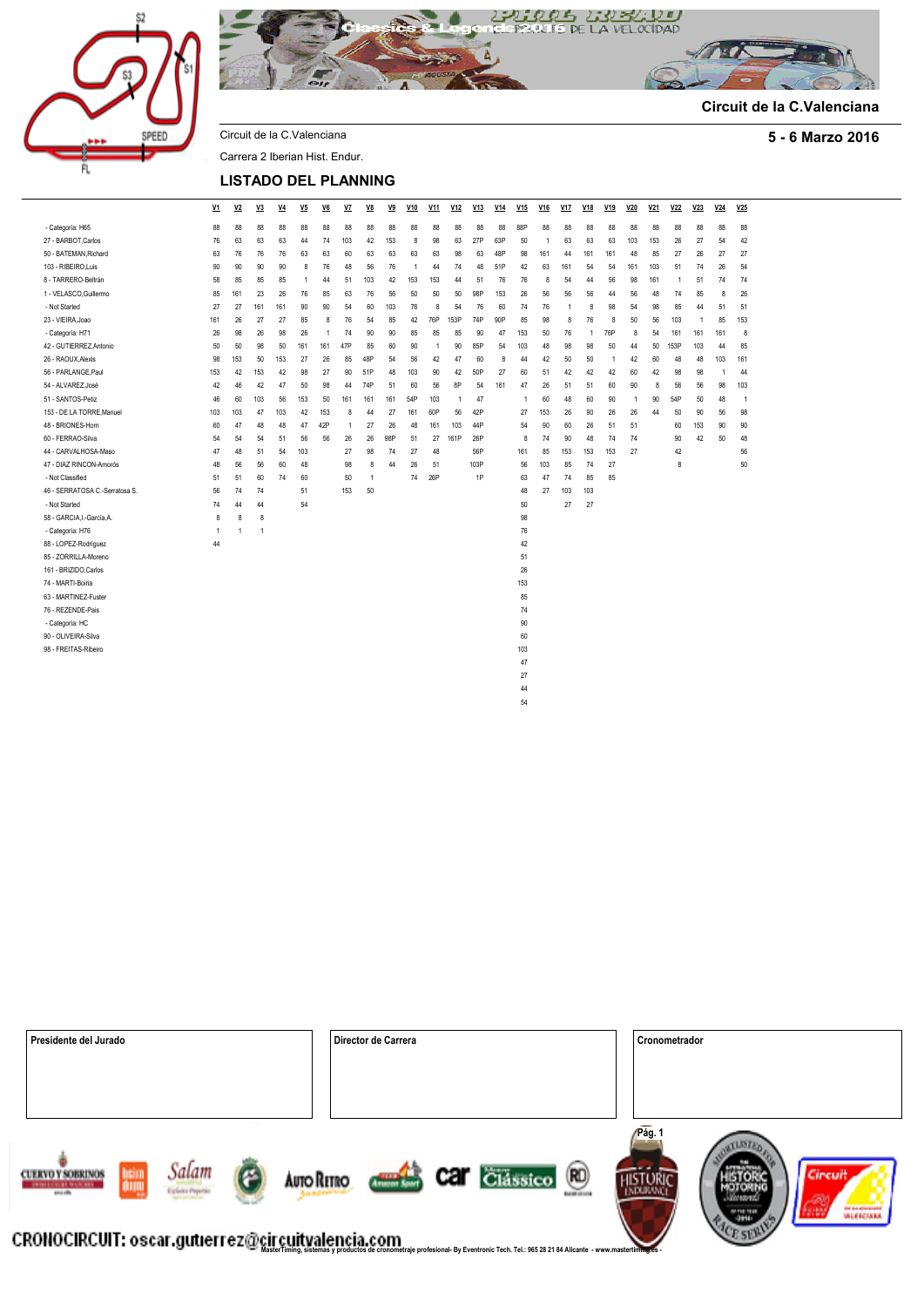



**Circuit de la C.Valenciana** 5 - 6 Marzo 2016

**VUELTA A VUELTA SECTORES Carrera 2 Iberian Hist. Endur.**

|    | 1 - VELASCO, Guillermo       |          |                                                                                    | P.Vmax: 23 |            | T. Ideal: 02:19,356 |                                    |   | 7 02:02,513             |           |          | 00:27,638 00:32,275 00:28,615 00:33,985 |          |                     | 193,03 11:26:39 |
|----|------------------------------|----------|------------------------------------------------------------------------------------|------------|------------|---------------------|------------------------------------|---|-------------------------|-----------|----------|-----------------------------------------|----------|---------------------|-----------------|
|    | V. Tiempo                    | Sector 1 | Sector 2                                                                           | Sector 3   | Sector 4   | V.Max               | Hora                               |   | 8 02:03,773             |           |          | 00:27,476 00:32,381 00:28,438 00:35,478 |          |                     | 194,07 11:28:43 |
|    | 1 FIRST LAP                  |          | 00:43,938 00:38,161 00:32,464 00:40,596                                            |            |            |                     | 139,53 11:14:51                    |   | 9 02:03,737             |           |          | 00:28,585 00:32,419 00:28,281 00:34,452 |          | 193,55              | 11:30:47        |
|    | 2 02:22,791                  |          | 00:33,049 00:36,947 00:32,300 00:40,495                                            |            |            |                     | 154,51 11:17:14                    |   | 10 02:03,268            |           |          | 00:27,884 00:31,946 00:28,779 00:34,659 |          | 186,53              | 11:32:50        |
|    | 3 02:21,585                  |          | 00:32,520 00:36,291 00:32,338 00:40,436                                            |            |            |                     | 154,51 11:19:36                    |   | 11 PIT                  |           |          | 00:27,732 00:33,764 00:28,953 00:41,858 |          |                     | 189,97 11:35:02 |
| 4  | 02:21,234                    |          | 00:32,522 00:36,818 00:31,665 00:40,229                                            |            |            |                     | 153,52 11:21:57                    |   | 12 PIT                  |           |          | 01:47,229 00:31,752 00:27,782 00:41,001 |          |                     | 11:38:30        |
| 5  | 02:21,104                    |          | 00:32,635 00:36,330 00:31,830 00:40,309                                            |            |            |                     | 155,17 11:24:18                    |   | 13 03:12,388            |           |          | 01:32,324 00:33,963 00:29,652 00:36,449 |          |                     | 11:41:43        |
|    | 6 02:21,233                  |          | 00:32,858 00:36,238 00:31,607 00:40,530                                            |            |            |                     | 152,54 11:26:39                    |   | 14 02:11,202            |           |          | 00:29,227 00:35,887 00:29,661 00:36,427 |          |                     | 173,08 11:43:54 |
|    | 7 02:23,492                  |          | 00:32,964 00:37,870 00:31,998 00:40,660                                            |            |            |                     | 152,22 11:29:03                    |   | 15 02:08,219            |           |          | 00:29,442 00:33,099 00:28,961 00:36,717 |          |                     | 167,05 11:46:02 |
| 8  | 02:25,300                    |          | 00:33,251 00:36,990 00:33,200 00:41,859                                            |            |            |                     | 150,94 11:31:28                    |   | 16 02:06,007            |           |          | 00:29,133 00:32,496 00:28,682 00:35,696 |          |                     | 168,22 11:48:08 |
| 9  | 02:27,220                    |          | 00:35,718 00:39,196 00:32,363 00:39,943                                            |            |            |                     | 148,45 11:33:55                    |   | 17 02:07,329            |           |          | 00:29,359 00:32,763 00:28,664 00:36,543 |          |                     | 170,62 11:50:15 |
| 10 | 02:23,094                    |          | 00:32,903 00:37,306 00:32,404 00:40,481                                            |            |            |                     | 153,52 11:36:18                    |   | 18 02:07,281            |           |          | 00:29,164 00:33,157 00:28,844 00:36,116 |          |                     | 174,33 11:52:23 |
| 11 | PIT                          |          | 00:33,403 00:36,460 00:32,002 00:45,353                                            |            |            |                     | 150,63 11:38:46                    |   | 19 02:09,520            |           |          | 00:30,026 00:34,455 00:28,957 00:36,082 |          |                     | 165,90 11:54:32 |
|    | 12 03:37,122                 |          | 01:46,153 00:37,773 00:32,455 00:40,741                                            |            |            |                     | 11:42:23                           |   | 20 02:06,583            |           |          | 00:29,030 00:33,442 00:28,491 00:35,620 |          |                     | 173,91 11:56:39 |
|    | 13 02:23,638                 |          | 00:33,022 00:36,576 00:33,179 00:40,861                                            |            |            |                     | 151,26 11:44:46                    |   | 21 02:06,534            |           |          | 00:28,450 00:32,778 00:29,444 00:35,862 |          | 172,66              | 11:58:45        |
|    | 14 02:23,946                 |          | 00:32,809 00:38,361 00:32,502 00:40,274                                            |            |            |                     | 149,69 11:47:10                    |   | 22 02:07,571            |           |          | 00:29,031 00:33,244 00:28,929 00:36,367 |          |                     | 170,21 12:00:53 |
| 15 | 02:22,561                    |          | 00:33,283 00:36,908 00:31,934 00:40,436                                            |            |            |                     | 153,85 11:49:33                    |   | 23 02:11,971            |           |          | 00:29,763 00:33,444 00:30,104 00:38,660 |          | 169,41              | 12:03:05        |
| 16 | 02:23,766                    |          | 00:33,854 00:36,695 00:31,521 00:41,696                                            |            |            |                     | 152,87 11:51:57                    |   | 27 - BARBOT, Carlos     |           |          | P.Vmax: 7                               |          | T. Ideal: 02:00,322 |                 |
|    | 17 02:22,506                 |          | 00:32,559 00:37,615 00:32,365 00:39,967                                            |            |            |                     | 152,54 11:54:19                    |   | V. Tiempo               | Sector 1  | Sector 2 | Sector 3                                | Sector 4 | V.Max               | Hora            |
| 18 | 02:23,484                    |          | 00:32,619 00:37,094 00:32,587 00:41,184                                            |            |            |                     | 152,87 11:56:43                    |   | 1 FIRST LAP             |           |          | 00:34,593 00:32,076 00:27,914 00:34,613 |          | 162,16              | 11:14:25        |
| 19 | 02:21,915                    |          | 00:32,085 00:37,810 00:32,051 00:39,969                                            |            |            |                     | 154,51 11:59:05                    |   | 2 02:03,670             |           |          | 00:28,360 00:31,741 00:28,003 00:35,566 |          |                     | 187,99 11:16:29 |
|    | 20 02:21,951                 |          | 00:32,277 00:37,150 00:32,039 00:40,485                                            |            |            |                     | 152,87 12:01:27                    |   | 3 02:01,421             |           |          | 00:28,032 00:31,589 00:27,604 00:34,196 |          |                     | 190,48 11:18:31 |
|    | 21 02:22,198                 |          | 00:32,282 00:37,421 00:32,983 00:39,512                                            |            |            |                     | 155,51 12:03:49                    |   | 4 02:03,297             |           |          | 00:28,889 00:32,062 00:28,105 00:34,241 |          |                     | 195,12 11:20:34 |
|    | 8 - TARRERO-Beltrán          |          |                                                                                    |            | P.Vmax: 20 | T. Ideal: 02:15,187 |                                    | 5 | 02:02,647               |           |          | 00:27,919 00:31,562 00:28,474 00:34,692 |          |                     | 195,12 11:22:36 |
|    |                              |          |                                                                                    |            |            |                     |                                    | 6 | 02:01,853               |           |          | 00:28,367 00:31,605 00:27,653 00:34,228 |          |                     | 194,59 11:24:38 |
|    | V. Tiempo                    | Sector 1 | Sector 2                                                                           | Sector 3   | Sector 4   | V.Max               | Hora                               |   | 02:02,054               |           |          | 00:27,930 00:31,294 00:28,204 00:34,626 |          |                     | 192,00 11:26:40 |
|    | 1 FIRST LAP                  |          | 00:42,944 00:38,267 00:32,300 00:39,612                                            |            |            | 150,31              | 11:14:49                           | 8 | 02:02,534               |           |          | 00:28,165 00:31,624 00:27,810 00:34,935 |          |                     | 192,51 11:28:43 |
|    | 2 02:22,582                  |          | 00:33,193 00:38,220 00:31,619 00:39,550                                            |            |            |                     | 160,71 11:17:12                    | 9 | 02:03,720               |           |          | 00:28,414 00:31,713 00:28,418 00:35,175 |          |                     | 186,53 11:30:47 |
|    | 3 02:21,929                  |          | 00:32,392 00:37,450 00:32,582 00:39,505                                            |            |            |                     | 161,80 11:19:34                    |   | 10 02:02,950            |           |          | 00:28,216 00:32,237 00:28,319 00:34,178 |          |                     | 188,48 11:32:50 |
|    | 4 02:21,526                  |          | 00:32,284 00:36,404 00:32,629 00:40,209                                            |            |            |                     | 159,65 11:21:55                    |   | 11 02:04,093            |           |          | 00:28,332 00:32,560 00:28,600 00:34,601 |          |                     | 188,48 11:34:54 |
|    | 5 02:20,204                  |          | 00:32,299 00:36,451 00:31,883 00:39,571                                            |            |            |                     | 159,65 11:24:16                    |   | 12 PIT                  |           |          | 00:28,148 00:31,882 00:28,579 00:42,128 |          |                     | 186,05 11:37:04 |
| 6  | 02:21,386                    |          | 00:31,791 00:36,863 00:32,687 00:40,045                                            |            |            |                     | 161,80 11:26:37                    |   | 13 03:16,618            |           |          | 01:42,199 00:31,907 00:27,799 00:34,713 |          |                     | 11:40:21        |
|    | 7 02:19,626                  |          | 00:31,431 00:36,643 00:31,913 00:39,639                                            |            |            |                     | 164,38 11:28:57                    |   | 14 02:02,253            |           |          | 00:28,455 00:31,396 00:27,811 00:34,591 |          |                     | 189,97 11:42:23 |
| 8  | 02:22,104                    |          | 00:32,300 00:37,289 00:32,794 00:39,721                                            |            |            |                     | 159,65 11:31:19                    |   | 15 02:02,440            |           |          | 00:27,920 00:31,556 00:27,957 00:35,007 |          |                     | 188,98 11:44:26 |
| 9  | 02:21,820                    |          | 00:32,575 00:36,420 00:31,837 00:40,988                                            |            |            |                     | 160,36 11:33:41                    |   | 16 02:01,999            |           |          | 00:28,294 00:31,287 00:27,605 00:34,813 |          | 185,09              | 11:46:28        |
| 10 | PIT                          |          | 00:32,418 00:42,369 00:32,657 00:43,701                                            |            |            |                     | 156,86 11:36:12                    |   | 17 02:02,252            |           |          | 00:28,490 00:31,526 00:27,823 00:34,413 |          |                     | 188,48 11:48:30 |
| 11 | 04:06,985                    |          | 02:19,419 00:36,922 00:31,735 00:38,909                                            |            |            |                     | 11:40:19                           |   | 18 02:02,177            |           |          | 00:28,000 00:31,853 00:27,833 00:34,491 |          |                     | 189,47 11:50:32 |
|    | 12 02:17,837                 |          | 00:31,634 00:35,695 00:31,485 00:39,023                                            |            |            |                     | 160,71 11:42:36                    |   | 19 02:02,581            |           |          | 00:28,075 00:32,398 00:27,683 00:34,425 |          |                     | 189,47 11:52:35 |
|    | 13 02:19,230                 |          | 00:31,480 00:36,541 00:31,667 00:39,542                                            |            |            |                     | 159,29 11:44:56                    |   | 20 02:04,477            |           |          | 00:28,609 00:33,433 00:27,822 00:34,613 |          |                     | 195,12 11:54:39 |
|    | 14 02:15,832                 |          | 00:31,145 00:35,505 00:30,737 00:38,445                                            |            |            |                     | 159,65 11:47:12                    |   | 21 02:02,005            |           |          | 00:28,188 00:31,827 00:27,773 00:34,217 |          | 188,98              | 11:56:41        |
|    | 15 02:16,106                 |          | 00:30,964 00:35,814 00:31,125 00:38,203                                            |            |            |                     | 164,76 11:49:28                    |   | 22 02:00,730            |           |          | 00:27,724 00:31,090 00:28,012 00:33,904 |          | 190,98              | 11:58:42        |
|    | 16 02:17,481                 |          | 00:30,816 00:35,922 00:31,881 00:38,862                                            |            |            |                     | 160,71 11:51:45                    |   | 23 02:02,056            |           |          | 00:27,900 00:32,013 00:28,199 00:33,944 |          |                     | 190,48 12:00:44 |
|    | 17 02:17,013                 |          | 00:30,995 00:35,836 00:30,691 00:39,491                                            |            |            |                     | 160,71 11:54:02                    |   | 24 02:07,692            |           |          | 00:28,121 00:32,933 00:30,336 00:36,302 |          |                     | 191,49 12:02:52 |
|    | 18 02:17,463<br>19 02:17,180 |          | 00:31,214 00:35,477 00:31,960 00:38,812                                            |            |            |                     | 161,44 11:56:20                    |   | 42 - GUTIERREZ, Antonio |           |          | P.Vmax: 13                              |          | T. Ideal: 02:05,056 |                 |
|    | 02:18,136                    |          | 00:31,070 00:35,757 00:31,624 00:38,729<br>00:31,252 00:36,648 00:31,050 00:39,186 |            |            |                     | 161,07 11:58:37                    |   | V. Tiempo               | Sector 1  | Sector 2 | Sector 3                                | Sector 4 | V.Max               | Hora            |
| 20 | 21 02:20,993                 |          | 00:31,358 00:37,054 00:32,847 00:39,734                                            |            |            |                     | 160,36 12:00:55<br>157,21 12:03:16 |   | 1 FIRST LAP             | 00:38,751 |          | 00:35,325 00:29,501 00:35,230           |          |                     | 156,52 11:14:35 |
|    |                              |          |                                                                                    |            |            |                     |                                    |   | 2 02:07,542             |           |          | 00:29,516 00:33,052 00:29,204 00:35,770 |          |                     | 184,14 11:16:43 |
|    | 23 - VIEIRA, Joao            |          |                                                                                    | P.Vmax: 24 |            | T. Ideal: 00:00,000 |                                    | 3 | 02:07,069               |           |          | 00:28,773 00:33,088 00:29,387 00:35,821 |          |                     | 180,45 11:18:50 |
|    | V. Tiempo                    | Sector 1 | Sector 2                                                                           | Sector 3   | Sector 4   | V.Max               | Hora                               | 4 | 02:06,604               |           |          | 00:28,734 00:33,393 00:28,960 00:35,517 |          |                     | 180,90 11:20:56 |
|    | 1 FIRST LAP                  |          |                                                                                    |            |            |                     | 12:05:08                           | 5 | 02:07,457               |           |          | 00:28,733 00:33,874 00:29,263 00:35,587 |          |                     | 182,28 11:23:04 |
|    | 26 - RAOUX, Alexis           |          |                                                                                    | P.Vmax: 5  |            | T. Ideal: 02:00,326 |                                    | 6 | PIT                     |           |          | 00:29,018 00:33,032 00:28,980 00:38,327 |          |                     | 180,45 11:25:13 |
|    | V. Tiempo                    | Sector 1 | Sector 2                                                                           | Sector 3   | Sector 4   | V.Max               | Hora                               | 7 | 02:23,074               |           |          | 00:44,511 00:34,288 00:28,880 00:35,395 |          |                     | 11:27:36        |
|    | 1 FIRST LAP                  |          | 00:35,348 00:33,278 00:28,729 00:34,731                                            |            |            | 161,07              | 11:14:28                           | 8 | 02:07,198               |           |          | 00:28,510 00:32,849 00:28,882 00:36,957 |          |                     | 178,66 11:29:43 |
|    | 2 02:01,033                  |          | 00:27,521 00:32,254 00:27,716 00:33,542                                            |            |            |                     | 188,98 11:16:29                    | 9 | 02:05,755               |           |          | 00:28,505 00:33,030 00:28,733 00:35,487 |          |                     | 180,90 11:31:49 |
| 3  | 02:01,415                    |          | 00:28,133 00:31,985 00:27,642 00:33,655                                            |            |            |                     | 200,00 11:18:31                    |   | 10 02:06,273            |           |          | 00:28,463 00:33,483 00:28,955 00:35,372 |          |                     | 179,10 11:33:55 |
| 4  | 02:01,965                    |          | 00:27,390 00:32,309 00:28,198 00:34,068                                            |            |            |                     | 199,45 11:20:33                    |   | 11 02:06,904            |           |          | 00:29,007 00:33,211 00:29,252 00:35,434 |          |                     | 181,82 11:36:02 |
| 5  | 02:01,959                    |          | 00:27,754 00:32,052 00:28,337 00:33,816                                            |            |            |                     | 183,67 11:22:35                    |   | 12 PIT                  |           |          | 00:28,872 00:32,855 00:29,023 00:38,019 |          |                     | 179,10 11:38:11 |
|    | 6 02:02,214                  |          | 00:27,504 00:32,301 00:28,347 00:34,062                                            |            |            |                     | 189,47 11:24:37                    |   | 13 03:18,978            |           |          | 01:41,327 00:33,018 00:29,098 00:35,535 |          |                     | 11:41:30        |
|    |                              |          |                                                                                    |            |            |                     |                                    |   |                         |           |          |                                         |          |                     |                 |





CRONOCIRCUIT: oscar.gutierrez@circuitvalencia.com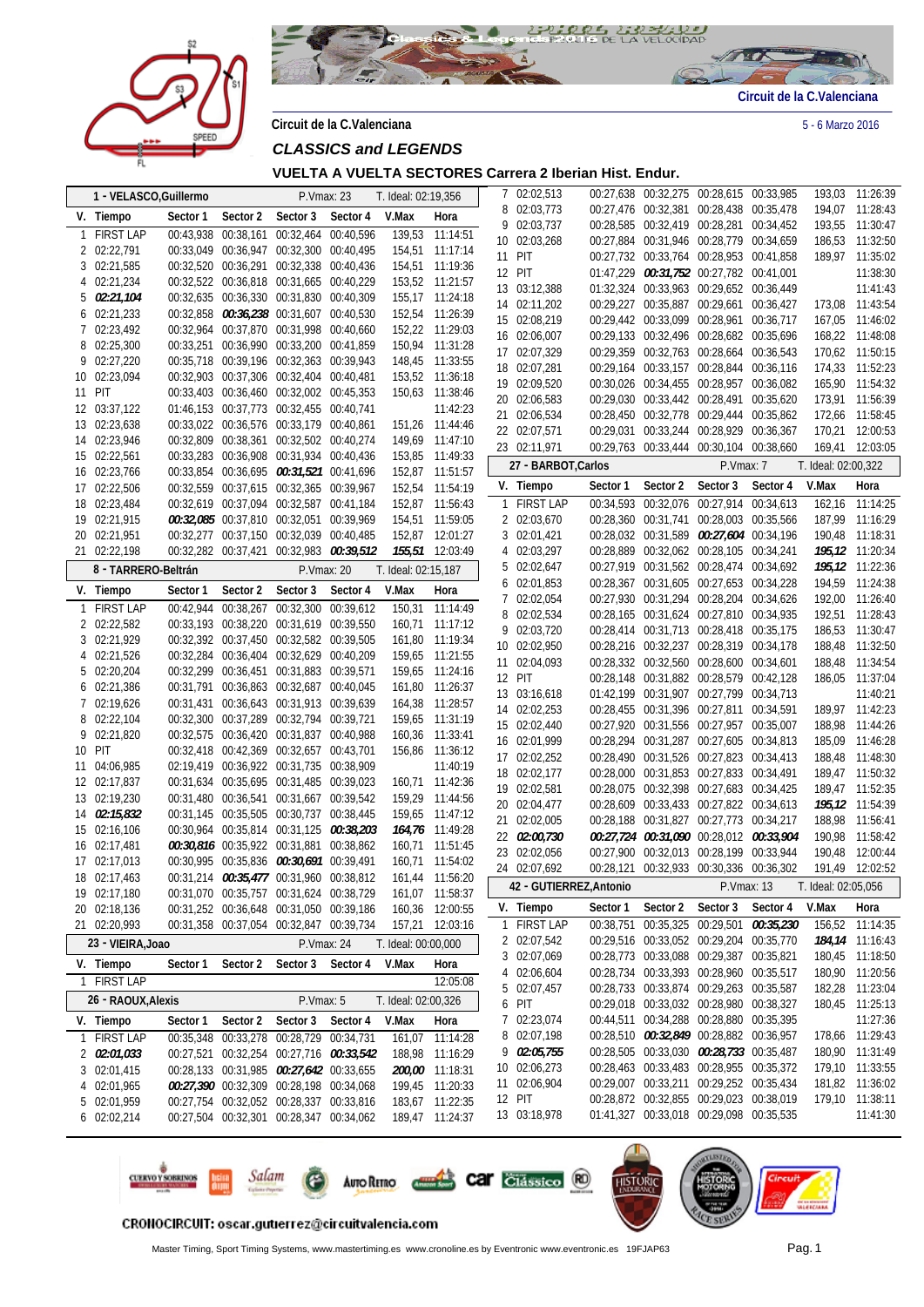



**Circuit de la C.Valenciana** 5 - 6 Marzo 2016

*CLASSICS and LEGENDS* 

**VUELTA A VUELTA SECTORES Carrera 2 Iberian Hist. Endur.**

| 14 02:06,544                   |          |          | 00:28,458 00:33,363 00:29,211 00:35,512                                            |          |                     | 180,90 11:43:37                    |   | 5 02:11,417            |                                         |          | 00:29,663 00:34,977 00:29,869 00:36,908                                            |           |                     | 173,08 11:23:27                    |
|--------------------------------|----------|----------|------------------------------------------------------------------------------------|----------|---------------------|------------------------------------|---|------------------------|-----------------------------------------|----------|------------------------------------------------------------------------------------|-----------|---------------------|------------------------------------|
| 15 02:05,755                   |          |          | 00:28,244 00:33,337 00:28,848 00:35,326                                            |          |                     | 180,45 11:45:42                    |   | 6 02:13,303            |                                         |          | 00:30,474 00:34,892 00:30,726 00:37,211                                            |           |                     | 172,66 11:25:40                    |
| 16 02:06,007                   |          |          | 00:28,609 00:33,173 00:28,971 00:35,254                                            |          |                     | 179,55 11:47:48                    |   | 7 PIT                  |                                         |          | 00:30,482 00:35,141 00:30,336 00:46,315                                            |           |                     | 172,66 11:28:02                    |
| 17 02:07,164                   |          |          | 00:28,727 00:33,615 00:29,140 00:35,682                                            |          |                     | 180,90 11:49:55                    |   | 8 02:31,529            |                                         |          | 00:48,351 00:35,230 00:30,586 00:37,362                                            |           |                     | 11:30:34                           |
| 18 02:07,485                   |          |          | 00:28,735 00:33,721 00:29,379 00:35,650                                            |          |                     | 181,82 11:52:03                    |   | 9 02:11,408            |                                         |          | 00:29,794 00:34,491 00:29,950 00:37,173                                            |           |                     | 170,62 11:32:45                    |
| 19 02:07,262                   |          |          | 00:28,459 00:33,815 00:29,115 00:35,873                                            |          |                     | 180,45 11:54:10                    |   | 10 02:12,940           |                                         |          | 00:29,916 00:34,737 00:30,653 00:37,634                                            |           |                     | 169,41 11:34:58                    |
| 20 02:07.699                   |          |          | 00:29,096 00:33,857 00:29,137 00:35,609                                            |          |                     | 180,00 11:56:18                    |   | 11 02:13,638           |                                         |          | 00:30,072 00:35,308 00:30,093 00:38,165                                            |           |                     | 170,21 11:37:12                    |
| 21 02:07,818                   |          |          | 00:28,656 00:34,015 00:29,257 00:35,890                                            |          |                     | 180,00 11:58:26                    |   | 12 PIT                 |                                         |          | 00:30,417 00:34,967 00:30,130 00:46,331                                            |           |                     | 169,41 11:39:34                    |
| 22 02:07,185                   |          |          | 00:28,290 00:33,427 00:29,933 00:35,535                                            |          |                     | 180,90 12:00:33                    |   | 13 03:43,152           |                                         |          | 01:54,349 00:36,966 00:31,971 00:39,866                                            |           |                     | 11:43:17                           |
| 23 02:09,116                   |          |          | 00:29,022 00:33,721 00:30,756 00:35,617                                            |          |                     | 180,45 12:02:42                    |   | 14 02:22,900           |                                         |          | 00:32,118 00:37,068 00:33,878 00:39,836                                            |           |                     | 167,05 11:45:40                    |
|                                |          |          |                                                                                    |          |                     |                                    |   | 15 02:21,029           |                                         |          | 00:32,128 00:36,740 00:33,140 00:39,021                                            |           |                     | 168,62 11:48:01                    |
| 44 - CARVALHOSA-Maso           |          |          | P.Vmax: 22                                                                         |          | T. Ideal: 02:16,399 |                                    |   | 16 02:22,601           |                                         |          | 00:31,890 00:38,883 00:32,442 00:39,386                                            |           |                     | 169,01 11:50:24                    |
| V. Tiempo                      | Sector 1 | Sector 2 | Sector 3                                                                           | Sector 4 | V.Max               | Hora                               |   | 17 02:24,207           |                                         |          | 00:31,807 00:39,567 00:33,477 00:39,356                                            |           |                     | 169,41 11:52:48                    |
| 1 FIRST LAP                    |          |          | 00:44,180 00:38,513 00:32,829 00:39,718                                            |          |                     | 146,64 11:14:51                    |   | 18 02:20,875           |                                         |          | 00:30,820 00:36,562 00:34,318 00:39,175                                            |           |                     | 168,22 11:55:09                    |
| 2 02:18,752                    |          |          | 00:31,697 00:36,689 00:31,376 00:38,990                                            |          |                     | 161,07 11:17:10                    |   | 19 02:19,372           |                                         |          | 00:31,147 00:36,811 00:32,733 00:38,681                                            |           | 167,83              | 11:57:28                           |
| 3 02:17,902                    |          |          | 00:31,186 00:36,234 00:31,304 00:39,178                                            |          |                     | 161,07 11:19:28                    |   | 20 02:19,499           |                                         |          | 00:31,416 00:36,855 00:32,467 00:38,761                                            |           |                     | 167,05 11:59:47                    |
| 4 02:16,399                    |          |          | 00:31,014 00:35,616 00:30,896 00:38,873                                            |          |                     | 161,07 11:21:45                    |   | 21 02:21,231           |                                         |          | 00:31,862 00:37,391 00:33,341 00:38,637                                            |           | 165,90              | 12:02:09                           |
| 5 02:19,303                    |          |          | 00:31,219 00:36,544 00:31,806 00:39,734                                            |          |                     | 161,07 11:24:04                    |   |                        |                                         |          | 00:31,094 00:38,077 00:33,584 00:41,281                                            |           |                     |                                    |
| 6 02:18,587                    |          |          | 00:31,807 00:35,840 00:31,393 00:39,547                                            |          |                     | 158,59 11:26:22                    |   | 22 02:24,036           |                                         |          |                                                                                    |           | 167,05              | 12:04:33                           |
| 7 02:18,736                    |          |          | 00:32,112 00:35,842 00:30,981 00:39,801                                            |          |                     | 158,94 11:28:41                    |   | 50 - BATEMAN, Richard  |                                         |          | P.Vmax: 9                                                                          |           | T. Ideal: 02:05,133 |                                    |
| 8 02:19,804                    |          |          | 00:33,472 00:36,015 00:31,082 00:39,235                                            |          |                     | 159,29 11:31:01                    |   | V. Tiempo              | Sector 1                                | Sector 2 | Sector 3                                                                           | Sector 4  | V.Max               | Hora                               |
| 9 02:21,336                    |          |          | 00:31,656 00:35,801 00:32,783 00:41,096                                            |          |                     | 160,00 11:33:22                    |   | 1 FIRST LAP            | 00:37,793                               |          | 00:33,352 00:29,558                                                                | 00:35,464 | 163,64              | 11:14:32                           |
| 10 02:19.157                   |          |          | 00:31,984 00:36,609 00:31,180 00:39,384                                            |          |                     | 155,51 11:35:41                    |   | 2 02:07,422            |                                         |          | 00:29,790 00:33,027 00:29,135 00:35,470                                            |           |                     | 188,48 11:16:40                    |
| 11 PIT                         |          |          | 00:31,867 00:36,989 00:32,375 00:48,382                                            |          |                     | 157,55 11:38:11                    |   | 3 02:06,916            |                                         |          | 00:29,109 00:33,142 00:29,433 00:35,232                                            |           |                     | 187,50 11:18:47                    |
| 12 03:51,068                   |          |          | 01:53,714 00:40,155 00:35,360 00:41,839                                            |          |                     | 11:42:02                           | 4 | 02:07,117              |                                         |          | 00:29,167 00:33,182 00:29,673 00:35,095                                            |           |                     | 187,50 11:20:54                    |
| 13 02:25,289                   |          |          | 00:32,674 00:38,095 00:33,543 00:40,977                                            |          |                     | 158,24 11:44:27                    |   | 5 02:06,695            |                                         |          | 00:28,815 00:33,192 00:29,327 00:35,361                                            |           |                     | 187,99 11:23:01                    |
| 14 02:23,590                   |          |          | 00:32,285 00:37,398 00:32,945 00:40,962                                            |          |                     | 158,59 11:46:51                    |   | 6 02:07,209            |                                         |          | 00:29,227 00:33,215 00:29,596 00:35,171                                            |           |                     | 187,99 11:25:08                    |
| 15 02:24,077                   |          |          | 00:32,691 00:37,578 00:33,278 00:40,530                                            |          |                     | 158,94 11:49:15                    |   | 7 02:06,667            |                                         |          | 00:29,161 00:33,066 00:29,431 00:35,009                                            |           |                     | 187,99 11:27:14                    |
| 16 02:22,878                   |          |          | 00:31,783 00:37,318 00:33,185 00:40,592                                            |          |                     | 159,65 11:51:38                    |   | 8 02:06,989            |                                         |          | 00:29,347 00:32,941 00:29,301 00:35,400                                            |           |                     | 187,99 11:29:21                    |
| 17 02:25,378                   |          |          | 00:32,606 00:38,135 00:33,110 00:41,527                                            |          |                     | 160,36 11:54:03                    |   | 9 02:09,302            |                                         |          | 00:28,969 00:33,381 00:30,119 00:36,833                                            |           |                     | 187,50 11:31:31                    |
| 18 02:23,530                   |          |          | 00:32,324 00:37,674 00:33,156 00:40,376                                            |          |                     | 158,94 11:56:27                    |   | 10 02:07,734           |                                         |          | 00:30,305 00:32,752 00:28,877 00:35,800                                            |           |                     | 193,03 11:33:38                    |
| 19 02:24,400                   |          |          | 00:32,402 00:37,424 00:34,250 00:40,324                                            |          | 158,24              | 11:58:51                           |   | 11 02:08,171           |                                         |          | 00:29,728 00:33,324 00:29,279 00:35,840                                            |           |                     | 191,49 11:35:47                    |
| 20 02:23,385                   |          |          | 00:32,009 00:37,479 00:33,768 00:40,129                                            |          | 160,71              | 12:01:15                           |   | 12 PIT                 |                                         |          | 00:30,060 00:33,518 00:29,426 00:39,693                                            |           |                     | 187,50 11:37:59                    |
| 21 02:24,896                   |          |          | 00:31,779 00:38,061 00:33,804 00:41,252                                            |          | 160,36              | 12:03:40                           |   | 13 03:20,709           |                                         |          | 01:42,598 00:33,416 00:29,677 00:35,018                                            |           |                     | 11:41:20                           |
|                                |          |          |                                                                                    |          |                     |                                    |   | 14 02:06,734           |                                         |          | 00:29,185 00:32,938 00:29,286 00:35,325                                            |           |                     | 190,48 11:43:27                    |
| 46 - SERRATOSA C.-Serratosa S. |          |          | P.Vmax: 19                                                                         |          | T. Ideal: 02:07,187 |                                    |   | 15 02:08,012           |                                         |          | 00:29,329 00:33,737 00:29,979 00:34,967                                            |           |                     | 189,47 11:45:35                    |
| V. Tiempo                      | Sector 1 | Sector 2 | Sector 3                                                                           | Sector 4 | V.Max               | Hora                               |   |                        |                                         |          |                                                                                    |           |                     |                                    |
|                                |          |          |                                                                                    |          |                     |                                    |   |                        |                                         |          |                                                                                    |           |                     |                                    |
| 1 FIRST LAP                    |          |          | 00:39,352 00:35,090 00:30,335 00:35,218                                            |          | 157,21              | 11:14:36                           |   | 16 02:05,808           | 00:28,904 00:32,824 00:29,201 00:34,879 |          |                                                                                    |           |                     | 191,49 11:47:41                    |
| 2 02:07,504                    |          |          | 00:29,338 00:33,011 00:29,620 00:35,535                                            |          |                     | 168,22 11:16:44                    |   | 17 02:06,790           |                                         |          | 00:29,583 00:33,027 00:29,236 00:34,944                                            |           |                     | 190,48 11:49:47                    |
| 47 - DIAZ RINCON-Amorós        |          |          |                                                                                    |          |                     |                                    |   | 18 02:06,790           |                                         |          | 00:29,144 00:32,990 00:29,244 00:35,412                                            |           |                     | 191,49 11:51:54                    |
|                                |          |          | P.Vmax: 14                                                                         |          | T. Ideal: 02:03,472 |                                    |   | 19 02:07,964           |                                         |          | 00:29,118 00:33,015 00:29,112 00:36,719                                            |           |                     | 192,51 11:54:02                    |
| V. Tiempo                      | Sector 1 | Sector 2 | Sector 3                                                                           | Sector 4 | V.Max               | Hora                               |   | 20 02:07,478           |                                         |          | 00:29,038 00:33,320 00:29,567 00:35,553                                            |           |                     | 189,97 11:56:10                    |
| 1 FIRST LAP                    |          |          | 00:40,334 00:35,884 00:30,075 00:37,375                                            |          | 152,87              | 11:14:40                           |   | 21 02:06,386           |                                         |          | 00:28,837 00:32,933 00:29,363 00:35,253                                            |           |                     | 189.47 11:58:16                    |
| 2 02:10,777                    |          |          | 00:30,280 00:34,061 00:29,627 00:36,809                                            |          | 176,04              | 11:16:51                           |   | 22 02:06,061           |                                         |          | 00:29,141 00:32,641 00:28,798 00:35,481                                            |           |                     | 190,48 12:00:22                    |
| 3 02:11,284                    |          |          | 00:30,145 00:33,651 00:29,872 00:37,616                                            |          |                     | 174,76 11:19:02                    |   | 23 02:11,384           |                                         |          | 00:29,231 00:34,074 00:32,192 00:35,887                                            |           |                     | 188,98 12:02:33                    |
| 4 02:09,750                    |          |          | 00:30,048 00:33,933 00:29,545 00:36,224                                            |          |                     | 176,04 11:21:12                    |   | 24 02:11,316           |                                         |          | 00:29,799 00:34,375 00:31,085 00:36,057                                            |           |                     | 191,49 12:04:45                    |
| 5 02:09,869                    |          |          | 00:29,530 00:33,702 00:29,991 00:36,646                                            |          |                     | 174,76 11:23:22                    |   | 51 - SANTOS-Petiz      |                                         |          | P.Vmax: 17                                                                         |           | T. Ideal: 02:06,642 |                                    |
| 6 PIT                          |          |          | 00:29,239 00:32,489 00:29,707 01:07,042                                            |          | 175.61              | 11:26:00                           |   | V. Tiempo              | Sector 1                                | Sector 2 | Sector 3                                                                           | Sector 4  | V.Max               | Hora                               |
| 7 09:59,490                    |          |          | 08:23,388 00:32,819 00:28,440 00:34,843                                            |          |                     | 11:36:00                           |   |                        |                                         |          | 00:40,117 00:36,050 00:31,283 00:37,881                                            |           |                     | 153,19 11:14:42                    |
| 8 02:04,794                    |          |          | 00:28,793 00:32,837 00:28,369 00:34,795                                            |          |                     | 173,08 11:38:04                    |   | 1 FIRST LAP            |                                         |          | 00:30,653 00:34,588 00:30,464 00:37,125                                            |           |                     | 170,62 11:16:54                    |
| 9 02:05,051                    |          |          | 00:28,592 00:32,695 00:28,301 00:35,463                                            |          |                     | 173,91 11:40:09                    |   | 2 02:12,830            |                                         |          |                                                                                    |           |                     |                                    |
| 10 02:04,866                   |          |          | 00:28,925 00:32,841 00:27,885 00:35,215                                            |          |                     | 174,76 11:42:14                    |   | 3 02:10,703            |                                         |          | 00:30,275 00:33,855 00:29,703 00:36,870                                            |           |                     | 169,01 11:19:05                    |
| 11 02:05,200                   |          |          | 00:28,346 00:32,918 00:28,911 00:35,025                                            |          |                     | 176,90 11:44:19                    |   | 4 02:11,294            |                                         |          | 00:30,559 00:34,095 00:29,787 00:36,853                                            |           |                     | 174,33 11:21:16                    |
| 12 02:04,716                   |          |          | 00:28,325 00:32,921 00:27,863 00:35,607                                            |          |                     | 176,04 11:46:24                    |   | 5 02:12,774            |                                         |          | 00:29,868 00:34,775 00:29,507 00:38,624                                            |           |                     | 172,25 11:23:29                    |
| 48 - BRIONES-Horn              |          |          | P.Vmax: 15                                                                         |          | T. Ideal: 02:10,269 |                                    |   | 6 02:12,404            |                                         |          | 00:30,189 00:34,162 00:30,674 00:37,379                                            |           |                     | 167,05 11:25:42                    |
|                                |          |          |                                                                                    |          |                     |                                    |   | 7 PIT                  |                                         |          | 00:30,421 00:34,474 00:30,206 00:47,188                                            |           |                     | 169,01 11:28:04                    |
| V. Tiempo                      | Sector 1 | Sector 2 | Sector 3                                                                           | Sector 4 | V.Max               | Hora                               | 8 | 02:30,911              |                                         |          | 00:48,723 00:34,042 00:30,568 00:37,578                                            |           |                     | 11:30:35                           |
| 1 FIRST LAP                    |          |          | 00:40,996 00:36,411 00:30,694 00:37,196                                            |          |                     | 151,26 11:14:42                    |   | 9 02:12,266            |                                         |          | 00:30,064 00:34,116 00:31,081 00:37,005                                            |           |                     | 170,21 11:32:47                    |
| 2 02:11,034                    |          |          | 00:29,722 00:34,621 00:29,799 00:36,892                                            |          |                     | 170,62 11:16:53                    |   | 10 02:12,570           |                                         |          | 00:31,617 00:34,196 00:29,811 00:36,946                                            |           |                     | 170,21 11:35:00                    |
| 3 02:11,480<br>4 02:11,463     |          |          | 00:29,522 00:34,601 00:30,142 00:37,215<br>00:29,672 00:34,916 00:30,418 00:36,457 |          |                     | 175,61 11:19:04<br>173,49 11:21:16 |   | 11 02:12,807<br>12 PIT |                                         |          | 00:30,531 00:34,427 00:29,906 00:37,943<br>00:30,935 00:34,528 00:30,164 00:46,943 |           |                     | 171,84 11:37:12<br>169,81 11:39:35 |





CRONOCIRCUIT: oscar.gutierrez@circuitvalencia.com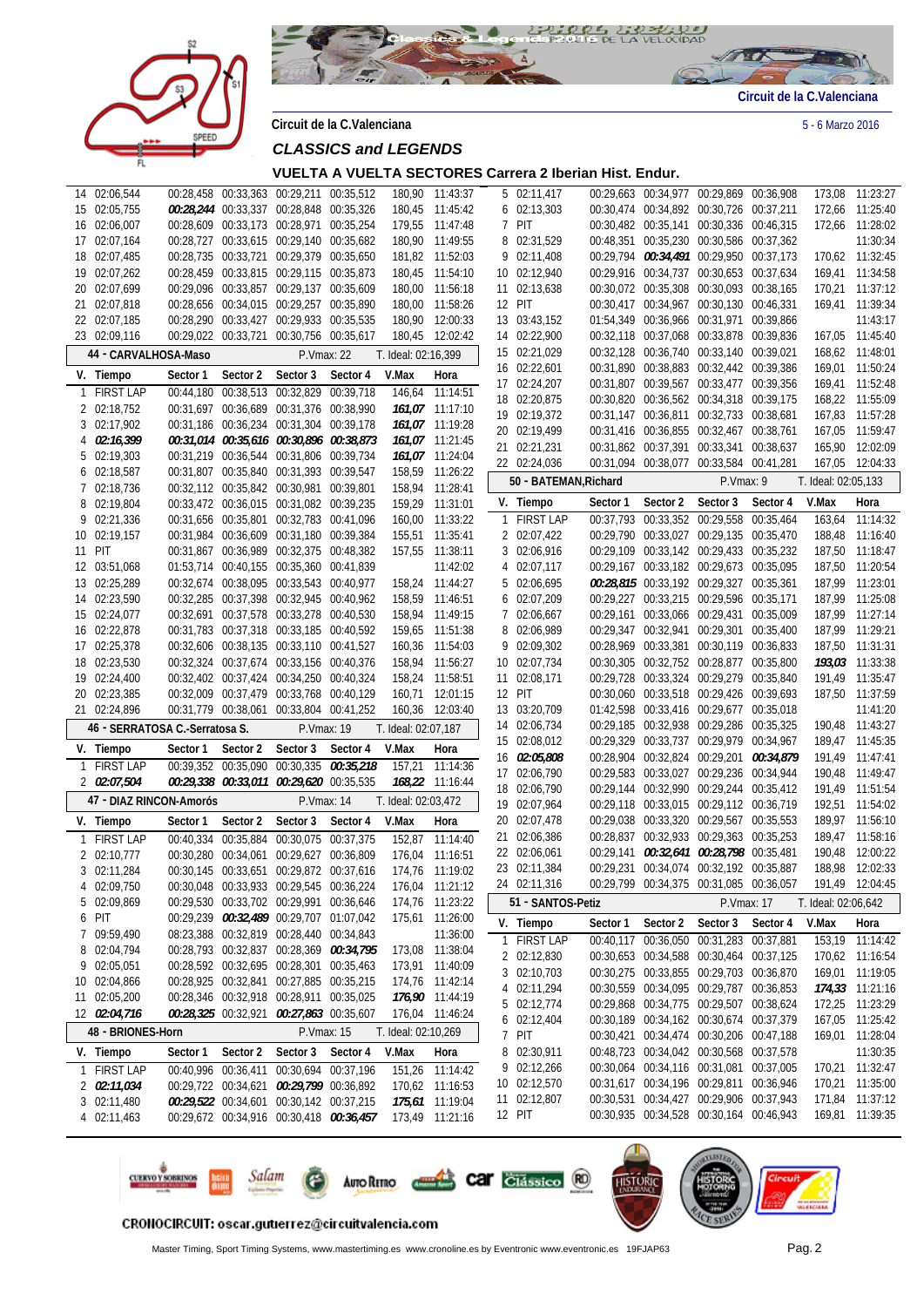



**Circuit de la C.Valenciana** 5 - 6 Marzo 2016

**VUELTA A VUELTA SECTORES Carrera 2 Iberian Hist. Endur.**

| 13           | 04:04,215                    |          |                     | 02:23,970 00:34,113 00:29,350 00:36,782                                            |                                         |                     | 11:43:39                           |   | 23 02:11,833               |           |          | 00:29,647 00:34,179 00:31,098 00:36,909                                            |            | 169,01              | 12:04:33                           |
|--------------|------------------------------|----------|---------------------|------------------------------------------------------------------------------------|-----------------------------------------|---------------------|------------------------------------|---|----------------------------|-----------|----------|------------------------------------------------------------------------------------|------------|---------------------|------------------------------------|
|              | 14 02:09,036                 |          |                     | 00:29,231 00:33,786 00:29,630 00:36,389                                            |                                         |                     | 171,84 11:45:48                    |   | 58 - GARCIA, I.-García, A. |           |          |                                                                                    | P.Vmax: 24 | T. Ideal: 00:00.000 |                                    |
|              | 15 02:08,663                 |          |                     | 00:29,446 00:33,599 00:29,684 00:35,934                                            |                                         |                     | 171,02 11:47:57                    |   | V. Tiempo                  | Sector 1  | Sector 2 | Sector 3                                                                           |            | V.Max               | Hora                               |
|              | 16 02:08,487                 |          |                     | 00:29,219 00:33,803 00:29,608 00:35,857                                            |                                         |                     | 170,62 11:50:05                    |   |                            |           |          |                                                                                    | Sector 4   |                     |                                    |
| 17           | 02:21,422                    |          |                     | 00:40,730 00:35,442 00:29,217 00:36,033                                            |                                         | 172,25              | 11:52:27                           |   | 1 FIRST LAP                |           |          |                                                                                    |            |                     | 12:05:01                           |
|              | 18 02:07,509                 |          |                     | 00:29,009 00:33,397 00:29,118 00:35,985                                            |                                         |                     | 171,84 11:54:34                    |   | 60 - FERRAO-Silva          |           |          | P.Vmax: 8                                                                          |            | T. Ideal: 01:59,317 |                                    |
|              | 19 02:08,261                 |          |                     | 00:29,174 00:33,973 00:29,251 00:35,863                                            |                                         |                     | 171,02 11:56:43                    |   | V. Tiempo                  | Sector 1  | Sector 2 | Sector 3                                                                           | Sector 4   | V.Max               | Hora                               |
|              | 20 02:08,424                 |          |                     | 00:29,047 00:34,258 00:28,769 00:36,350                                            |                                         |                     | 172,66 11:58:51                    |   | 1 FIRST LAP                |           |          | 00:41,438 00:35,015 00:30,108 00:35,515                                            |            | 161,44              | 11:14:38                           |
|              | 21 02:07,654                 |          |                     | 00:29,009 00:33,566 00:29,493 00:35,586                                            |                                         |                     | 171,02 12:00:59                    |   | 2 02:06,126                |           |          | 00:28,886 00:33,198 00:28,685 00:35,357                                            |            |                     | 193,55 11:16:44                    |
|              | 22 02:09,098                 |          |                     | 00:28,890 00:34,110 00:29,703 00:36,395                                            |                                         |                     | 171,84 12:03:08                    | 3 | 02:26,093                  |           |          | 00:28,768 00:33,937 00:28,934 00:54,454                                            |            | 192,51              | 11:19:11                           |
|              | 54 - ALVAREZ, José           |          |                     | P.Vmax: 20                                                                         |                                         | T. Ideal: 02:10,595 |                                    | 4 | 02:07,710                  |           |          | 00:29,248 00:33,852 00:29,344 00:35,266                                            |            | 182,28              | 11:21:18                           |
|              | V. Tiempo                    | Sector 1 | Sector 2            | Sector 3                                                                           | Sector 4                                | V.Max               | Hora                               | 5 | 02:09,241                  |           |          | 00:29,482 00:33,943 00:29,697 00:36,119                                            |            | 188,48              | 11:23:27                           |
|              | 1 FIRST LAP                  |          |                     | 00:40,033 00:35,477 00:30,170 00:37,635                                            |                                         | 148.76              | 11:14:40                           |   | 6 02:12,454                |           |          | 00:29,558 00:35,432 00:31,109 00:36,355                                            |            | 186,53              | 11:25:40                           |
|              | $2 \quad 02:12,466$          |          |                     | 00:29,963 00:34,660 00:30,397 00:37,446                                            |                                         |                     | 162,90 11:16:52                    |   | 7 02:12,358                |           |          | 00:30,263 00:34,759 00:30,177 00:37,159                                            |            | 187,50              | 11:27:52                           |
|              | 3 02:12,691                  |          |                     | 00:30,550 00:35,041 00:29,560 00:37,540                                            |                                         |                     | 162,90 11:19:05                    |   | 8 02:09,008                |           |          | 00:29,468 00:34,098 00:29,217 00:36,225                                            |            |                     | 186,53 11:30:01                    |
|              | 4 02:12,563                  |          |                     | 00:30,686 00:35,332 00:29,558 00:36,987                                            |                                         |                     | 164,76 11:21:17                    | 9 | 02:10,085                  |           |          | 00:29,631 00:35,717 00:29,269 00:35,468                                            |            | 188,48              | 11:32:11                           |
|              | 5 02:14,435                  |          |                     | 00:31,041 00:35,066 00:30,482 00:37,846                                            |                                         |                     | 163,27 11:23:32                    |   | 10 PIT                     |           |          | 00:29,284 00:33,418 00:29,612 00:40,852                                            |            |                     | 184,62 11:34:25                    |
|              | 6 02:15,448                  |          |                     | 00:30,028 00:35,864 00:30,263 00:39,293                                            |                                         |                     | 161,80 11:25:47                    |   | 11 03:33,386               |           |          | 02:00,187 00:31,819 00:27,413 00:33,967                                            |            |                     | 11:37:58                           |
|              | 7 02:14,193                  |          |                     | 00:30,585 00:35,304 00:30,253 00:38,051                                            |                                         |                     | 157,89 11:28:01                    |   | 12 02:03,382               |           |          | 00:27,233 00:32,486 00:28,329 00:35,334                                            |            |                     | 184,14 11:40:01                    |
|              | 8 02:12,648                  |          |                     | 00:29,945 00:34,861 00:30,106 00:37,736                                            |                                         |                     | 158,59 11:30:14                    |   | 13 02:02,417               |           |          | 00:27,952 00:32,338 00:27,787 00:34,340                                            |            |                     | 181,36 11:42:04                    |
| 9            | PIT                          |          |                     | 00:29,876 00:34,834 00:30,234 00:40,898                                            |                                         |                     | 157,21 11:32:30                    |   | 14 02:01,724               |           |          | 00:27,547 00:32,321 00:27,687 00:34,169                                            |            |                     | 184,62 11:44:05                    |
| 10           | 03:17,804                    |          |                     | 01:35,889 00:34,450 00:29,797 00:37,668                                            |                                         |                     | 11:35:48                           |   | 15 02:03,394               |           |          | 00:27,382 00:33,325 00:28,262 00:34,425                                            |            |                     | 189,47 11:46:09                    |
|              | 11 02:12,924                 |          |                     | 00:29,718 00:35,956 00:29,660 00:37,590                                            |                                         |                     | 160,00 11:38:01                    |   | 16 02:00,638               |           |          | 00:27,447 00:31,816 00:27,296 00:34,079                                            |            | 187,01              | 11:48:09                           |
|              | 12 02:14,271                 |          |                     | 00:29,969 00:35,196 00:30,802 00:38,304                                            |                                         |                     | 160,00 11:40:15                    |   | 17 01:59,928               |           |          | 00:27,390 00:31,333 00:27,573 00:33,632                                            |            | 187,99              | 11:50:09                           |
|              | 13 02:13,467                 |          |                     | 00:29,685 00:35,520 00:30,454 00:37,808                                            |                                         |                     | 159,65 11:42:28                    |   | 18 02:01,351               |           |          | 00:27,705 00:32,081 00:27,506 00:34,059                                            |            |                     | 189,47 11:52:11                    |
| 14           | 02:13,644                    |          |                     | 00:30,121 00:35,307 00:30,119 00:38,097                                            |                                         |                     | 158,94 11:44:42                    |   | 19 02:00,675               |           |          | 00:27,056 00:31,936 00:27,769 00:33,914                                            |            | 187,50              | 11:54:11                           |
|              | 15 02:14,889                 |          |                     | 00:30,022 00:36,378 00:29,891 00:38,598                                            |                                         |                     | 157,55 11:46:57                    |   | 20 02:02,677               |           |          | 00:27,473 00:32,323 00:28,061 00:34,820                                            |            | 187,99              | 11:56:14                           |
|              | 16 02:14,766                 |          |                     | 00:30,005 00:36,050 00:30,209 00:38,502                                            |                                         |                     | 161,80 11:49:12                    |   | 21 02:03,909               |           |          | 00:28,107 00:32,488 00:28,236 00:35,078                                            |            | 173,08              | 11:58:18                           |
|              | 17 02:15,830                 |          |                     | 00:30,966 00:36,352 00:30,502 00:38,010                                            |                                         |                     | 154,51 11:51:27                    |   | 63 - MARTINEZ-Fuster       |           |          | P.Vmax: 4                                                                          |            | T. Ideal: 01:52,809 |                                    |
|              | 18 02:16,334                 |          |                     | 00:30,097 00:36,141 00:30,334 00:39,762                                            |                                         |                     | 161,44 11:53:44                    |   | V. Tiempo                  | Sector 1  | Sector 2 | Sector 3                                                                           | Sector 4   | V.Max               | Hora                               |
|              | 19 02:13,327                 |          |                     | 00:29,600 00:35,376 00:30,361 00:37,990                                            |                                         |                     | 158,94 11:55:57                    |   | 1 FIRST LAP                | 00:32,308 |          | 00:30,035 00:26,946 00:31,920                                                      |            | 162,16              | 11:14:17                           |
|              | 20 PIT                       |          |                     | 00:30,440 00:35,126 00:30,347 00:41,039                                            |                                         |                     | 158,24 11:58:14                    |   | 2 01:53,316                |           |          | 00:26,033 00:29,348 00:25,960 00:31,975                                            |            |                     | 200,56 11:16:11                    |
|              | 21 02:29,754                 |          |                     | 00:44,916 00:35,068 00:31,796 00:37,974                                            |                                         |                     | 12:00:44                           | 3 | 01:53,333                  |           |          | 00:25,810 00:29,450 00:26,257 00:31,816                                            |            |                     | 195,12 11:18:04                    |
|              | 22 02:13,917                 |          |                     | 00:30,613 00:35,210 00:29,986 00:38,108                                            |                                         |                     | 159,65 12:02:58                    |   | 4 01:53,523                |           |          | 00:25,851 00:29,468 00:26,271 00:31,933                                            |            |                     | 195,12 11:19:58                    |
|              | 56 - PARLANGE, Paul          |          |                     |                                                                                    | P.Vmax: 18                              | T. Ideal: 02:06,280 |                                    |   | 5 01:54,304                |           |          | 00:25,803 00:29,509 00:26,144 00:32,848                                            |            |                     | 194,59 11:21:52                    |
|              | V. Tiempo                    | Sector 1 | Sector 2            | Sector 3                                                                           | Sector 4                                | V.Max               | Hora                               |   | $6$ 01:54,138              |           |          | 00:25,851 00:29,923 00:26,157 00:32,207                                            |            | 187,50              | 11:23:46                           |
| $\mathbf{1}$ | <b>FIRST LAP</b>             |          | 00:43,892 00:35,717 | 00:30,901 00:36,950                                                                |                                         | 155,51              | 11:14:44                           |   | 7 01:55,537                |           |          | 00:26,700 00:29,606 00:26,052 00:33,179                                            |            | 195,65              | 11:25:42                           |
|              | 2 02:09.134                  |          |                     | 00:29,764 00:33,365 00:29,705 00:36,300                                            |                                         |                     | 169,41 11:16:53                    |   | 8 01:54,913                |           |          | 00:26,851 00:29,669 00:26,281 00:32,112                                            |            |                     | 196.72 11:27:36                    |
|              | 3 02:12,928                  |          |                     | 00:30,156 00:34,372 00:30,100 00:38,300                                            |                                         |                     | 171,43 11:19:06                    |   | 9 01:53,813                |           |          | 00:25,919 00:29,416 00:26,283 00:32,195                                            |            | 197,80              | 11:29:34                           |
|              | 4 02:08,287                  |          |                     | 00:29,408 00:33,729 00:29,221 00:35,929                                            |                                         |                     | 172,25 11:21:14                    |   | 10 01:53,822               |           |          | 00:25,721 00:29,465 00:26,338 00:32,298                                            |            | 193,03              | 11:31:24                           |
|              | 5 02:08,312                  |          |                     | 00:29,959 00:32,895 00:29,372 00:36,086                                            |                                         |                     | 169,41 11:23:22                    |   | 11 01:54,654               |           |          | 00:25,977 00:29,542 00:26,262 00:32,873                                            |            | 193,55              | 11:33:19                           |
|              | 6 02:07,887                  |          |                     | 00:28,803 00:32,992 00:29,158 00:36,934                                            |                                         |                     | 172.66 11:25:30                    |   | 12 01:53,712               |           |          | 00:26,203 00:29,555 00:26,174 00:31,780                                            |            |                     | 190,98 11:35:13                    |
|              | 7 02:11,758                  |          |                     | 00:29,689 00:34,738 00:30,496 00:36,835                                            |                                         |                     | 167,05 11:27:42                    |   | 13 01:54,948               |           |          | 00:26,285 00:29,617 00:26,201 00:32,845                                            |            |                     | 185.57 11:37:07                    |
|              | 8 02:10,580                  |          |                     | 00:29,897 00:33,975 00:29,880 00:36,828                                            |                                         |                     | 168,22 11:29:53                    |   | 14 PIT                     |           |          | 00:26,320 00:29,551 00:26,025 00:36,264                                            |            |                     | 184,14 11:39:06                    |
|              | 9 02:09,559                  |          |                     | 00:29,474 00:33,394 00:30,633 00:36,058                                            |                                         |                     | 166,67 11:32:02                    |   | 15 03:51,257               |           |          | 02:19,954 00:30,944 00:27,165 00:33,194                                            |            |                     | 11:42:57                           |
|              | 10 02:08,834                 |          |                     | 00:29,212 00:33,665 00:29,535 00:36,422                                            |                                         |                     | 167,05 11:34:11                    |   | 16 01:57,411               |           |          | 00:26,402 00:30,722 00:27,217 00:33,070                                            |            |                     | 192,00 11:44:54                    |
|              | 11 02:08,327                 |          |                     | 00:29,243 00:33,575 00:29,120 00:36,389                                            |                                         |                     | 168,62 11:36:19                    |   | 17 01:56,619               |           |          | 00:26,013 00:30,514 00:27,435 00:32,657                                            |            |                     | 195,12 11:46:51                    |
|              | 12 PIT                       |          |                     | 00:29,331 00:32,808 00:28,843 00:44,224                                            |                                         |                     | 169,81 11:38:34                    |   | 18 01:56,301               |           |          | 00:26,364 00:30,527 00:26,844 00:32,566                                            |            |                     | 191,49 11:48:47                    |
|              | 13 04:18,572                 |          |                     | 02:40,140 00:33,277 00:29,064 00:36,091                                            |                                         |                     | 11:42:53                           |   | 19 01:55,471               |           |          | 00:25,855 00:30,047 00:26,792 00:32,777                                            |            |                     | 193,55 11:50:43                    |
|              | 14 02:08,343                 |          |                     | 00:29,232 00:33,720 00:28,913 00:36,478                                            |                                         |                     | 169,41 11:45:01                    |   | 74 - MARTI-Boiria          |           |          |                                                                                    | P.Vmax: 15 | T. Ideal: 02:03,396 |                                    |
|              | 15 02:08,761                 |          |                     | 00:29,570 00:33,208 00:29,157 00:36,826                                            |                                         |                     | 167,05 11:47:10                    |   | V. Tiempo                  | Sector 1  | Sector 2 | Sector 3                                                                           | Sector 4   | V.Max               | Hora                               |
|              | 16 02:14,230                 |          |                     | 00:30,608 00:35,452 00:30,112 00:38,058                                            |                                         |                     | 169,01 11:49:24                    |   | 1 FIRST LAP                |           |          | 00:42,496 00:36,283 00:31,696 00:38,359                                            |            |                     | 146,94 11:14:45                    |
|              | 17 02:10,393                 |          |                     | 00:29,892 00:33,512 00:29,838 00:37,151                                            |                                         |                     | 163,64 11:51:35                    |   | 2 02:14,326                |           |          | 00:31,084 00:35,210 00:30,898 00:37,134                                            |            |                     | 161,80 11:16:59                    |
|              | 18 02:08,679                 |          |                     | 00:29,893 00:33,077 00:29,118 00:36,591                                            |                                         |                     | 169,81 11:53:43                    |   | 3 02:14,434                |           |          | 00:30,438 00:35,095 00:30,986 00:37,915                                            |            |                     | 170,62 11:19:14                    |
|              |                              |          |                     |                                                                                    | 00:28,978 00:32,855 00:29,105 00:36,252 |                     | 171,02 11:55:51                    |   | 4 02:14,127                |           |          | 00:30,899 00:35,307 00:31,069 00:36,852                                            |            |                     | 171,02 11:21:28                    |
|              |                              |          |                     |                                                                                    |                                         |                     |                                    |   |                            |           |          |                                                                                    |            |                     |                                    |
|              | 19 02:07,190                 |          |                     |                                                                                    |                                         |                     |                                    |   |                            |           |          |                                                                                    |            |                     |                                    |
|              | 20 02:08,483                 |          |                     | 00:29,166 00:33,310 00:29,490 00:36,517                                            |                                         |                     | 168,62 11:57:59                    |   | 5 02:14,790                |           |          | 00:31,370 00:34,967 00:30,956 00:37,497                                            |            |                     | 166,67 11:23:43                    |
|              | 21 02:09,169<br>22 02:12,773 |          |                     | 00:29,654 00:32,705 00:30,548 00:36,262<br>00:29,185 00:33,670 00:32,549 00:37,369 |                                         |                     | 169,81 12:00:08<br>168,62 12:02:25 |   | 6 02:15,142<br>7 PIT       |           |          | 00:31,672 00:35,153 00:31,009 00:37,308<br>00:33,215 00:35,036 00:31,084 00:47,600 |            |                     | 164,76 11:25:58<br>164,38 11:28:25 |



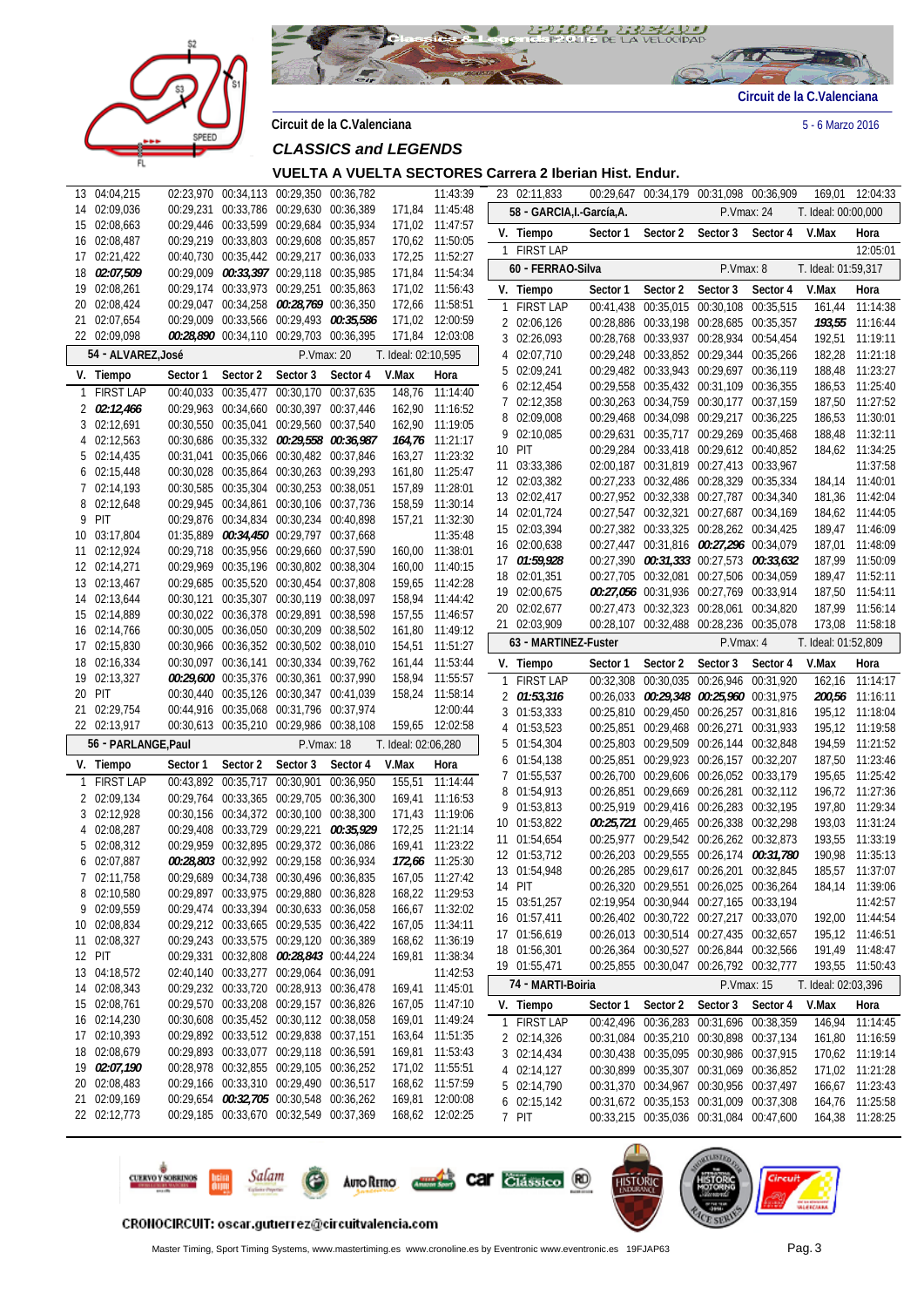



**Circuit de la C.Valenciana** 5 - 6 Marzo 2016

**VUELTA A VUELTA SECTORES Carrera 2 Iberian Hist. Endur.**

|    | 8 02:30,160                  |          |                                         | 00:42,727 00:35,667 00:33,731 00:38,035                                            |          |                     | 11:30:55                           |   | 21 02:04,293                 |          |          | 00:27,957 00:32,736 00:28,868 00:34,732                                            |                                         | 188,48              | 11:56:48                           |
|----|------------------------------|----------|-----------------------------------------|------------------------------------------------------------------------------------|----------|---------------------|------------------------------------|---|------------------------------|----------|----------|------------------------------------------------------------------------------------|-----------------------------------------|---------------------|------------------------------------|
|    | 9 02:13,239                  |          |                                         | 00:31,375 00:35,030 00:30,496 00:36,338                                            |          |                     | 167,44 11:33:08                    |   | 22 02:03,306                 |          |          | 00:27,770 00:32,293 00:28,162 00:35,081                                            |                                         |                     | 11:58:56                           |
|    | 10 02:14,243                 |          |                                         | 00:31,128 00:35,387 00:30,606 00:37,122                                            |          |                     | 175,61 11:35:22                    |   | 23 02:17,912                 |          |          | 00:27,187 00:32,088 00:42,414 00:36,223                                            |                                         |                     | 12:01:13                           |
| 11 | PIT                          |          |                                         | 00:30,830 00:34,564 00:30,506 00:48,377                                            |          |                     | 173,91 11:37:47                    |   | 24 02:07,141                 |          |          | 00:27,973 00:33,467 00:30,667 00:35,034                                            |                                         | 183,21              | 12:03:16                           |
|    | 12 04:06,578                 |          |                                         | 02:26,460 00:33,886 00:29,793 00:36,439                                            |          |                     | 11:41:53                           |   | 88 - LOPEZ-Rodríguez         |          |          | P.Vmax: 1                                                                          |                                         | T. Ideal: 01:51,319 |                                    |
|    | 13 02:09,735                 |          |                                         | 00:30,261 00:33,126 00:30,069 00:36,279                                            |          |                     | 159,29 11:44:03                    |   | V. Tiempo                    | Sector 1 | Sector 2 | Sector 3                                                                           | Sector 4                                | V.Max               | Hora                               |
|    | 14 02:07,485                 |          |                                         | 00:30,297 00:33,344 00:28,964 00:34,880                                            |          |                     | 143,14 11:46:11                    |   | 1 FIRST LAP                  |          |          | 00:30,875 00:29,203 00:25,731 00:31,386                                            |                                         | 178,66              | 11:14:13                           |
|    | 15 02:07,793                 |          |                                         | 00:30,426 00:32,766 00:29,026 00:35,575                                            |          |                     | 146,64 11:48:18                    |   | 2 01:52,242                  |          |          | 00:25,522 00:29,531 00:25,834 00:31,355                                            |                                         |                     | 212,39 11:16:06                    |
|    | 16 02:07,548                 |          |                                         | 00:30,261 00:32,336 00:29,157 00:35,794                                            |          |                     | 139,81 11:50:26                    |   | 3 01:51,434                  |          |          |                                                                                    | 00:25,302 00:29,318 00:25,620 00:31,194 |                     | 213,65 11:17:57                    |
|    | 17 02:06,682                 |          |                                         | 00:29,802 00:32,977 00:29,010 00:34,893                                            |          |                     | 150,94 11:52:33                    |   | 4 01:53,028                  |          |          | 00:25,560 00:29,930 00:26,001 00:31,537                                            |                                         |                     | 213,02 11:19:50                    |
|    | 18 02:04,347                 |          |                                         | 00:29,817 00:31,795 00:27,991 00:34,744                                            |          | 154,18              | 11:54:37                           | 5 | 01:54,130                    |          |          | 00:25,699 00:29,754 00:26,719 00:31,958                                            |                                         | 211,76              | 11:21:44                           |
|    | 19 02:06,389                 |          |                                         | 00:29,269 00:33,536 00:28,415 00:35,169                                            |          |                     | 151,26 11:56:43                    |   | 6 01:53,048                  |          |          | 00:25,488 00:29,590 00:26,012 00:31,958                                            |                                         | 211,76              | 11:23:37                           |
|    | 20 02:04,479<br>21 02:05,525 |          |                                         | 00:29,393 00:32,403 00:27,821 00:34,862<br>00:29,036 00:31,864 00:28,327 00:36,298 |          |                     | 151,90 11:58:48<br>149.07 12:00:53 |   | 7 01:56,928                  |          |          | 00:26,138 00:30,382 00:28,379 00:32,029                                            |                                         |                     | 211,76 11:25:34                    |
|    | 22 02:10,733                 |          |                                         | 00:29,798 00:33,311 00:30,219 00:37,405                                            |          |                     | 146,94 12:03:04                    |   | 8 01:54,385                  |          |          | 00:25,871 00:30,190 00:26,255 00:32,069                                            |                                         |                     | 211,76 11:27:29                    |
|    |                              |          |                                         |                                                                                    |          |                     |                                    |   | 9 01:53,272                  |          |          | 00:25,623 00:29,433 00:26,047 00:32,169                                            |                                         |                     | 209,30 11:29:22                    |
|    | 76 - REZENDE-Pais            |          |                                         | P.Vmax: 3                                                                          |          | T. Ideal: 01:54,269 |                                    |   | 10 01:53,677                 |          |          | 00:25,667 00:29,421 00:26,035 00:32,554                                            |                                         |                     | 211,14 11:31:16                    |
|    | V. Tiempo                    | Sector 1 | Sector 2                                | Sector 3                                                                           | Sector 4 | V.Max               | Hora                               |   | 11 01:54,668                 |          |          | 00:25,657 00:29,493 00:27,537 00:31,981                                            |                                         |                     | 209,91 11:33:10                    |
| 1  | <b>FIRST LAP</b>             |          |                                         | 00:32,234 00:29,810 00:26,591 00:32,296                                            |          | 171,02              | 11:14:17                           |   | 12 01:56,017                 |          |          | 00:27,360 00:30,146 00:26,595 00:31,916                                            |                                         |                     | 190,48 11:35:06                    |
|    | 2 01:56,223                  |          |                                         | 00:26,887 00:30,026 00:26,972 00:32,338                                            |          |                     | 201,68 11:16:13                    |   | 13 01:53,029                 |          |          | 00:25,517 00:29,846 00:25,724 00:31,942                                            |                                         |                     | 208,70 11:36:59                    |
|    | 3 01:55,276                  |          |                                         | 00:26,217 00:30,076 00:26,588 00:32,395                                            |          |                     | 201,68 11:18:09                    |   | 14 01:54,811                 |          |          | 00:25,974 00:29,829 00:26,424 00:32,584                                            |                                         |                     | 206,90 11:38:54                    |
|    | 4 01:55,612                  |          |                                         | 00:26,142 00:30,125 00:26,618 00:32,727                                            |          |                     | 201,12 11:20:04                    |   | 15 PIT                       |          |          | 00:26,022 00:30,156 00:26,342 00:39,074                                            |                                         |                     | 206,30 11:40:56                    |
|    | 5 01:55,104                  |          |                                         | 00:25,909 00:30,219 00:26,527 00:32,449                                            |          |                     | 201,12 11:21:59                    |   | 16 03:49,546                 |          |          | 02:15,192 00:32,000 00:28,624 00:33,730                                            |                                         |                     | 11:44:45                           |
|    | 6 01:55,091                  |          |                                         | 00:26,311 00:29,975 00:26,396 00:32,409                                            |          |                     | 202,82 11:23:54                    |   | 17 02:01,353                 |          |          | 00:27,190 00:31,643 00:28,093 00:34,427                                            |                                         |                     | 211,14 11:46:47                    |
|    | 7 01:54,856                  |          |                                         | 00:25,820 00:30,132 00:26,477 00:32,427                                            |          |                     | 201,12 11:25:49                    |   | 18 01:58,045                 |          |          | 00:26,968 00:31,352 00:27,442 00:32,283                                            |                                         |                     | 210,53 11:48:45                    |
|    | 8 01:56,869                  |          |                                         | 00:26,676 00:30,434 00:26,475 00:33,284                                            |          |                     | 202,82 11:27:46                    |   | 19 01:56,484                 |          |          | 00:26,183 00:30,997 00:26,993 00:32,311                                            |                                         | 213,65              | 11:50:41                           |
|    | 9 01:56,361                  |          |                                         | 00:26,023 00:29,929 00:26,508 00:33,901                                            |          |                     | 195,12 11:29:43                    |   | 20 01:59,287                 |          |          | 00:26,731 00:30,690 00:27,918 00:33,948                                            |                                         |                     | 214,29 11:52:40                    |
|    | 10 01:54,981                 |          |                                         | 00:26,180 00:29,822 00:26,343 00:32,636                                            |          |                     | 197,26 11:31:38                    |   | 21 01:59,590                 |          |          | 00:26,800 00:31,159 00:28,087 00:33,544                                            |                                         |                     | 213,02 11:54:40                    |
|    | 11 PIT                       |          |                                         | 00:26,591 00:33,964 00:27,196 00:38,494                                            |          |                     | 177,34 11:33:44                    |   | 22 01:58,786                 |          |          | 00:26,712 00:30,989 00:27,632 00:33,453                                            |                                         | 213,65              | 11:56:39                           |
|    | 12 03:53,605                 |          |                                         | 02:19,546 00:32,480 00:27,555 00:34,024                                            |          |                     | 11:37:37                           |   | 23 01:58,453                 |          |          | 00:26,854 00:30,846 00:28,008 00:32,745                                            |                                         |                     | 212,39 11:58:37                    |
|    |                              |          |                                         |                                                                                    |          |                     |                                    |   |                              |          |          |                                                                                    |                                         |                     |                                    |
|    | 13 01:59,995                 |          | 00:27,250 00:31,003 00:27,045 00:34,697 |                                                                                    |          |                     | 189,47 11:39:37                    |   | 24 01:59,728                 |          |          | 00:27,097 00:31,113 00:28,507 00:33,011                                            |                                         |                     | 206,30 12:00:37                    |
|    | 14 01:58,527                 |          |                                         | 00:27,459 00:31,329 00:26,839 00:32,900                                            |          |                     | 179,10 11:41:36                    |   | 25 02:01,532                 |          |          | 00:27,308 00:31,627 00:29,655 00:32,942                                            |                                         | 197,26              | 12:02:38                           |
|    | 15 01:57,957                 |          |                                         | 00:26,359 00:30,856 00:27,357 00:33,385                                            |          |                     | 194,07 11:43:34                    |   | 90 - OLIVEIRA-Silva          |          |          | P.Vmax: 2                                                                          |                                         | T. Ideal: 01:55,541 |                                    |
|    | 16 01:58,124                 |          |                                         | 00:26,182 00:30,865 00:27,290 00:33,787                                            |          |                     | 194,59 11:45:32                    |   | V. Tiempo                    | Sector 1 | Sector 2 | Sector 3                                                                           | Sector 4                                | V.Max               | Hora                               |
|    | 17 01:57,652                 |          |                                         | 00:26,283 00:31,243 00:26,933 00:33,193                                            |          |                     | 193,03 11:47:30                    |   | 1 FIRST LAP                  |          |          | 00:32,946 00:30,729 00:27,032 00:32,634                                            |                                         | 171,43              | 11:14:20                           |
|    | 18 01:58,613                 |          |                                         | 00:26,724 00:31,120 00:27,158 00:33,611                                            |          |                     | 192,51 11:49:28                    |   | 2 01:56,198                  |          |          | 00:26,498 00:30,404 00:26,534 00:32,762                                            |                                         |                     | 200,00 11:16:16                    |
|    | 19 PIT                       |          |                                         | 00:26,363 00:31,113 00:29,068 00:55,326                                            |          | 195,65              | 11:51:50                           |   | 3 01:56,591                  |          |          | 00:26,653 00:30,436 00:26,839 00:32,663                                            |                                         |                     | 196,72 11:18:12                    |
|    | 85 - ZORRILLA-Moreno         |          |                                         | P.Vmax: 6                                                                          |          | T. Ideal: 01:55,820 |                                    |   | 4 01:56,988                  |          |          |                                                                                    | 00:26,750 00:30,469 00:27,162 00:32,607 | 198,90              | 11:20:09                           |
|    | V. Tiempo                    | Sector 1 | Sector 2                                | Sector 3                                                                           | Sector 4 | V.Max               | Hora                               |   | 5 01:57,586                  |          |          | 00:26,854 00:30,674 00:27,259 00:32,799                                            |                                         | 201,12              | 11:22:07                           |
|    | 1 FIRST LAP                  |          |                                         | 00:33,536 00:31,190 00:26,691 00:32,432                                            |          | 163.64              | 11:14:20                           |   | 6 01:58,821                  |          |          | 00:26,750 00:30,824 00:28,095 00:33,152                                            |                                         |                     | 198,35 11:24:06                    |
|    | 2 01:57,248                  |          |                                         | 00:26,321 00:31,065 00:26,802 00:33,060                                            |          |                     | 198,90 11:16:17                    |   | 7 01:57,916                  |          |          | 00:26,760 00:30,638 00:26,980 00:33,538                                            |                                         |                     | 195,12 11:26:04                    |
|    | 3 01:56,664                  |          |                                         | 00:26,226 00:31,058 00:26,930 00:32,450                                            |          |                     | 198,35 11:18:14                    |   | 8 01:57,997                  |          |          | 00:26,831 00:31,205 00:27,085 00:32,876                                            |                                         | 199.45              | 11:28:02                           |
|    | 4 01:57,086                  |          |                                         | 00:26,470 00:30,671 00:27,000 00:32,945                                            |          |                     | 196,72 11:20:11                    |   | 9 01:59,244                  |          |          | 00:27,476 00:31,096 00:27,201 00:33,471                                            |                                         |                     | 192,51 11:30:09                    |
|    | 5 01:56,697                  |          |                                         | 00:26,363 00:30,784 00:27,029 00:32,521                                            |          |                     | 196,72 11:22:08                    |   | 10 01:57,622                 |          |          | 00:26,407 00:30,968 00:27,360 00:32,887                                            |                                         |                     | 11:31:59                           |
|    | 6 01:57,764                  |          |                                         | 00:26,354 00:30,838 00:27,445 00:33,127                                            |          |                     | 199,45 11:24:06                    |   | 11 01:57,676                 |          |          | 00:26,113 00:30,503 00:26,709 00:34,351                                            |                                         |                     | 195,12 11:34:03                    |
|    | 7 01:57,520                  |          |                                         | 00:26,361 00:30,763 00:27,229 00:33,167                                            |          |                     | 197,80 11:26:03                    |   | 12 01:56,250                 |          |          | 00:25,996 00:30,574 00:26,858 00:32,822                                            |                                         |                     | 11:35:52                           |
|    | 8 01:58,613                  |          |                                         | 00:26,591 00:31,844 00:26,952 00:33,226                                            |          |                     | 194,59 11:28:02                    |   | 13 01:57,784                 |          |          | 00:26,643 00:31,171 00:27,059 00:32,911                                            |                                         |                     | 206,30 11:37:50                    |
|    | 9 01:58,823                  |          |                                         | 00:27,233 00:31,340 00:26,922 00:33,328                                            |          |                     | 11:30:05                           |   | 14 PIT                       |          |          | 00:26,700 00:41,427 00:27,954 00:39,280                                            |                                         |                     | 198,35 11:40:06                    |
|    | 10 01:56,672                 |          |                                         | 00:26,111 00:30,587 00:26,994 00:32,980                                            |          |                     | 192,00 11:32:10                    |   | 15 03:59,134                 |          |          | 02:25,114 00:31,789 00:28,278 00:33,953                                            |                                         |                     | 11:44:05                           |
|    | 11 01:57,833                 |          |                                         | 00:26,110 00:30,907 00:27,394 00:33,422                                            |          |                     | 11:33:55                           |   | 16 02:04,841                 |          |          | 00:27,659 00:33,350 00:29,133 00:34,699                                            |                                         |                     | 198,90 11:46:10                    |
|    | 12 01:57,064                 |          |                                         | 00:26,242 00:31,013 00:27,181 00:32,628                                            |          |                     | 195,12 11:35:52                    |   | 17 02:01,923                 |          |          | 00:27,564 00:31,979 00:28,321 00:34,059                                            |                                         |                     | 202,82 11:48:11                    |
|    | 13 PIT                       |          |                                         | 00:26,724 00:31,038 00:27,206 00:37,720                                            |          |                     | 195,12 11:37:55                    |   | 18 02:02,660                 |          |          | 00:27,081 00:32,463 00:28,352 00:34,764                                            |                                         |                     | 202,25 11:50:14                    |
|    | 14 03:58,666                 |          |                                         | 02:17,617 00:33,863 00:30,283 00:36,903                                            |          |                     | 11:41:53                           |   | 19 02:00,691                 |          |          | 00:27,038 00:31,816 00:28,416 00:33,421                                            |                                         |                     | 199,45 11:52:15                    |
|    | 15 02:09,199                 |          |                                         | 00:28,587 00:33,816 00:30,307 00:36,489                                            |          |                     | 181,82 11:44:03                    |   | 20 02:04,040                 |          |          | 00:27,013 00:33,871 00:29,490 00:33,666                                            |                                         |                     | 198,90 11:54:19                    |
|    | 16 02:09,669                 |          |                                         | 00:29,683 00:35,960 00:29,151 00:34,875                                            |          |                     | 184,62 11:46:12<br>179,10 11:48:18 |   | 21 02:01,220                 |          |          | 00:27,101 00:32,043 00:28,750 00:33,326                                            |                                         |                     | 201,68 11:56:20                    |
|    | 17 02:05,403<br>18 02:10,908 |          |                                         | 00:28,414 00:32,628 00:29,243 00:35,118<br>00:28,592 00:35,231 00:30,767 00:36,318 |          |                     | 188,98 11:50:29                    |   | 22 02:01,072                 |          |          | 00:27,248 00:31,959 00:28,265 00:33,600<br>00:26,789 00:31,964 00:28,695 00:34,116 |                                         |                     | 202,25 11:58:21<br>197,26 12:00:23 |
|    |                              |          |                                         | 00:28,775 00:33,619 00:28,799 00:35,434                                            |          |                     | 185,09 11:52:45                    |   | 23 02:01,564<br>24 02:02,378 |          |          | 00:27,136 00:32,189 00:28,724 00:34,329                                            |                                         |                     |                                    |
|    | 19 02:06,627<br>20 02:08,248 |          |                                         | 00:28,640 00:33,674 00:30,754 00:35,180                                            |          |                     | 11:54:43                           |   | 25 02:02,185                 |          |          | 00:27,242 00:32,095 00:28,592 00:34,256                                            |                                         |                     | 204,55 12:02:25<br>203,39 12:04:27 |



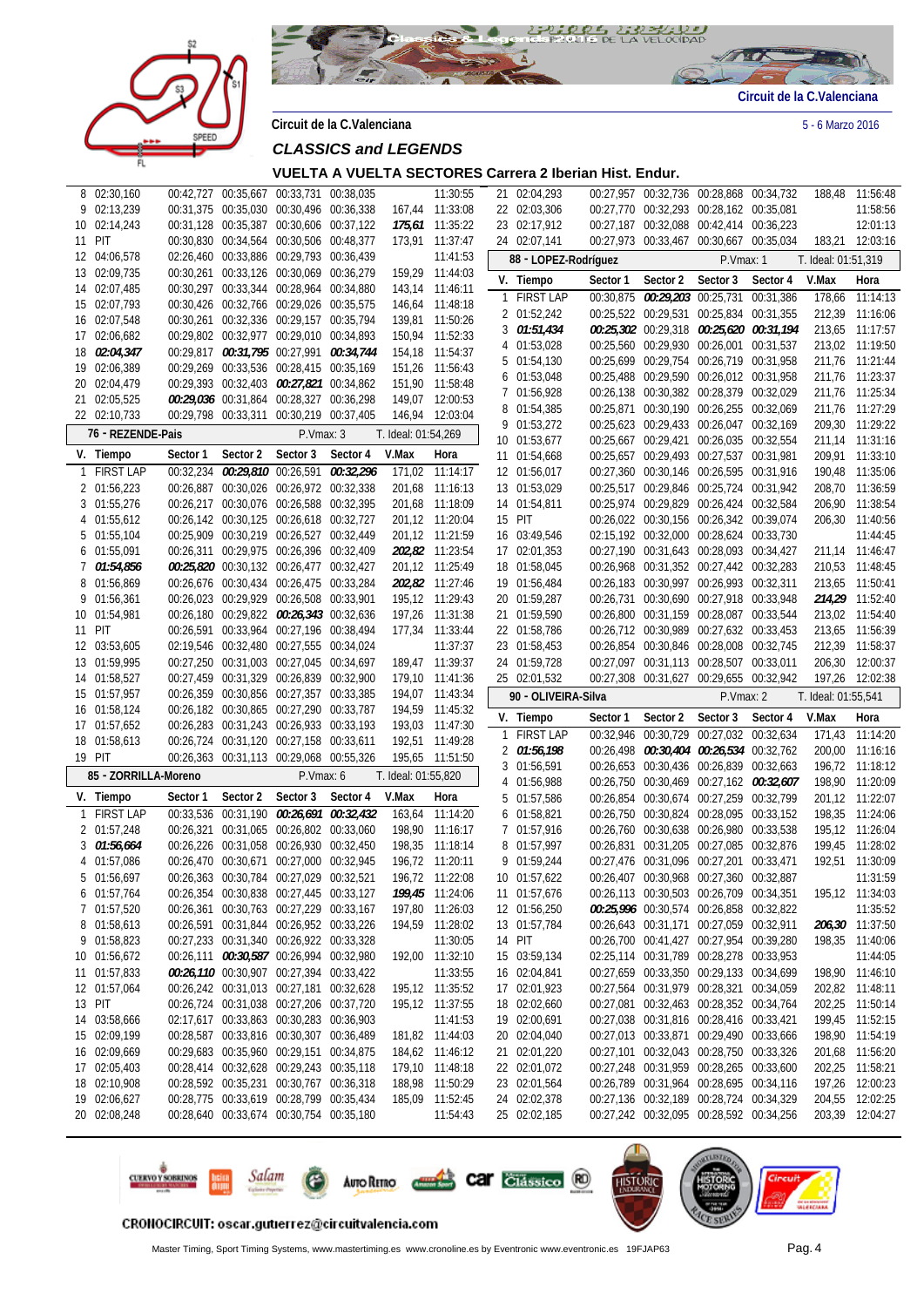



**Circuit de la C.Valenciana** 5 - 6 Marzo 2016

**VUELTA A VUELTA SECTORES Carrera 2 Iberian Hist. Endur.**

|    | 98 - FREITAS-Ribeiro      |          |                     | P.Vmax: 12                              |          | T. Ideal: 02:00,080 |                 |              | 6 02:06,631            |          | 00:29,155 00:32,729 00:29,684 00:35,063                                            |            |           |                     | 186,05 11:25:08             |
|----|---------------------------|----------|---------------------|-----------------------------------------|----------|---------------------|-----------------|--------------|------------------------|----------|------------------------------------------------------------------------------------|------------|-----------|---------------------|-----------------------------|
|    |                           |          |                     |                                         |          |                     |                 | 7            | 02:07,199              |          | 00:29,234 00:33,167 00:29,467 00:35,331                                            |            |           |                     | 187,01 11:27:15             |
|    | V. Tiempo                 | Sector 1 | Sector 2            | Sector 3                                | Sector 4 | V.Max               | Hora            | 8            | 02:06,892              |          | 00:29,236 00:33,009 00:29,286 00:35,361                                            |            |           |                     | 184,62 11:29:22             |
|    | 1 FIRST LAP               |          | 00:38,722 00:34,241 | 00:28,242 00:35,086                     |          |                     | 163,27 11:14:33 |              | 9 02:08,135            |          | 00:29,411 00:32,849 00:29,243 00:36,632                                            |            |           |                     | 182,74 11:31:30             |
|    | 2 02:02,656               |          |                     | 00:28,244 00:32,076 00:27,922 00:34,414 |          |                     | 180,45 11:16:35 |              | 10 02:07,852           |          | 00:29,958 00:32,817 00:29,002 00:36,075                                            |            |           |                     | 182,28 11:33:38             |
|    | 3 02:02,024               |          |                     | 00:27,953 00:32,113 00:27,924 00:34,034 |          |                     | 180,45 11:18:37 | 11           | PIT                    |          | 00:29,278 00:32,965 00:28,986 00:41,288                                            |            |           |                     | 181,82 11:35:51             |
|    | 4 02:01,432               |          |                     | 00:28,027 00:31,766 00:27,694 00:33,945 |          |                     | 180,45 11:20:39 |              | 12 03:54,510           |          | 02:15,464 00:32,982 00:29,275 00:36,789                                            |            |           |                     | 11:39:45                    |
|    | 5 02:00,771               |          |                     | 00:27,560 00:31,669 00:27,815 00:33,727 |          |                     | 181,36 11:22:39 |              | 13 02:08,897           |          | 00:30,132 00:33,281 00:29,722 00:35,762                                            |            |           |                     | 177,78 11:41:54             |
|    | 6 02:00,436               |          |                     | 00:27,328 00:31,634 00:27,674 00:33,800 |          |                     | 183,21 11:24:40 |              | 14 02:07,814           |          | 00:29,302 00:33,025 00:29,464 00:36,023                                            |            |           |                     | 177,34 11:44:02             |
|    | 7 02:01,144               |          |                     | 00:27,519 00:31,724 00:27,528 00:34,373 |          |                     | 182,74 11:26:41 |              | 15 02:07,436           |          | 00:30,329 00:33,282 00:28,664 00:35,161                                            |            |           |                     | 180,45 11:46:09             |
|    | 8 02:02,723               |          |                     | 00:27,926 00:32,476 00:27,648 00:34,673 |          |                     | 184,62 11:28:44 |              | 16 02:08,129           |          | 00:29,709 00:33,068 00:29,277 00:36,075                                            |            |           |                     | 187,99 11:48:17             |
|    | 9 PIT                     |          |                     | 00:29,063 00:32,605 00:28,274 00:39,172 |          |                     | 164,76 11:30:53 |              | 17 02:08,147           |          | 00:29,457 00:33,781 00:29,124 00:35,785                                            |            |           |                     | 183,67 11:50:25             |
|    | 10 02:20,822              |          |                     | 00:45,224 00:31,672 00:29,750 00:34,176 |          |                     | 11:33:14        |              | 18 02:08,192           |          | 00:29,899 00:32,938 00:29,461 00:35,894                                            |            |           |                     | 184,62 11:52:34             |
| 11 | 02:02,220                 |          |                     | 00:27,561 00:32,217 00:28,345 00:34,097 |          |                     | 181,36 11:35:16 |              | 19 02:09,683           |          | 00:29,759 00:33,618 00:28,811 00:37,495                                            |            |           |                     |                             |
|    | 12 PIT                    |          |                     | 00:27,998 00:32,391 00:28,239 00:39,137 |          |                     | 180,90 11:37:24 |              |                        |          |                                                                                    |            |           |                     | 184,14 11:54:43             |
|    | 13 04:02,976              |          |                     | 02:28,387 00:31,847 00:27,876 00:34,866 |          |                     | 11:41:27        |              | 20 PIT                 |          | 00:33,764 00:36,647 00:34,544 00:48,610                                            |            |           |                     | 167,83 11:57:17             |
|    | 14 02:02,337              |          |                     | 00:27,934 00:31,791 00:27,750 00:34,862 |          |                     | 182,28 11:43:29 |              | 21 03:07,687           |          | 00:58,696 00:43,452 00:40,652 00:44,887                                            |            |           |                     | 12:00:25                    |
|    | 15 02:03,775              |          |                     | 00:27,704 00:32,500 00:28,545 00:35,026 |          |                     | 183,21 11:45:33 |              | 22 02:47,502           |          | 00:39,117 00:43,209 00:37,201 00:47,975                                            |            |           |                     | 130,67 12:03:12             |
|    | 16 02:00,665              |          |                     | 00:27,432 00:31,497 00:27,630 00:34,106 |          |                     | 183,21 11:47:33 |              | 161 - BRIZIDO, Carlos  |          |                                                                                    | P.Vmax: 10 |           | T. Ideal: 01:59,681 |                             |
|    | 17 02:02,225              |          |                     | 00:27,852 00:31,908 00:27,913 00:34,552 |          |                     | 181,82 11:49:36 |              | V. Tiempo              | Sector 1 | Sector 2                                                                           | Sector 3   | Sector 4  | V.Max               | Hora                        |
|    | 18 02:03,410              |          |                     | 00:28,494 00:31,901 00:28,107 00:34,908 |          |                     | 183,67 11:51:39 | $\mathbf{1}$ | <b>FIRST LAP</b>       |          | 00:34,785 00:32,804                                                                | 00:28,155  | 00:34,103 | 166,67              | 11:14:26                    |
|    | 19 02:02,470              |          |                     | 00:28,276 00:31,543 00:28,151 00:34,500 |          |                     | 184,62 11:53:41 |              | 2 02:01,519            |          | 00:27,284 00:31,341 00:28,425 00:34,469                                            |            |           |                     | 190,48 11:16:28             |
|    | 20 02:01,820              |          |                     | 00:28,060 00:31,611 00:27,804 00:34,345 |          |                     | 182,28 11:55:43 |              | 3 02:02,727            |          | 00:27,735 00:31,921 00:28,797 00:34,274                                            |            |           |                     | 183,67 11:18:30             |
|    | 21 02:03,356              |          |                     | 00:28,137 00:31,843 00:28,440 00:34,936 |          |                     | 181,82 11:57:47 |              | 4 02:02,887            |          | 00:28,489 00:32,022 00:28,413 00:33,963                                            |            |           |                     | 187,01 11:20:33             |
|    | 22 02:03,106              |          |                     | 00:27,983 00:32,058 00:28,375 00:34,690 |          |                     | 182,28 11:59:50 |              | 5 02:02,442            |          | 00:27,887 00:31,760 00:28,740 00:34,055                                            |            |           |                     | 190,98 11:22:36             |
|    | 23 02:05,119              |          |                     | 00:27,957 00:32,046 00:30,579 00:34,537 |          |                     | 182,28 12:01:55 |              | 6 02:00,549            |          | 00:27,009 00:31,926 00:27,989 00:33,625                                            |            |           |                     | 192,00 11:24:36             |
|    | 24 02:06,026              |          |                     | 00:28,444 00:32,677 00:29,504 00:35,401 |          |                     | 181,82 12:04:01 | 7            | <i>02:00,203</i>       |          | 00:27,248 00:31,199 00:27,848 00:33,908                                            |            |           |                     | 189,47 11:26:36             |
|    |                           |          |                     |                                         |          |                     |                 |              | 8 02:01,761            |          | 00:27,257 00:31,592 00:28,080 00:34,832                                            |            |           |                     | 188,48 11:28:38             |
|    | 103 - RIBEIRO, Luis       |          |                     | P.Vmax: 24                              |          | T. Ideal: 00:00,000 |                 |              | 9 02:02,212            |          | 00:27,894 00:31,778 00:28,027 00:34,513                                            |            |           |                     | 184,14 11:30:40             |
|    | V. Tiempo                 | Sector 1 | Sector 2            | Sector 3                                | Sector 4 | V.Max               | Hora            |              | 10 02:02,379           |          | 00:27,867 00:31,873 00:28,321 00:34,318                                            |            |           |                     | 183,21 11:32:43             |
| 1  | <b>FIRST LAP</b>          |          |                     |                                         |          |                     | 11:14:44        |              | 11 02:01,618           |          | 00:27,428 00:32,057 00:27,944 00:34,189                                            |            |           |                     |                             |
|    | 2 02:11,578               |          |                     |                                         |          |                     | 11:16:53        |              |                        |          |                                                                                    |            |           |                     | 187,01 11:34:44             |
|    | 3 02:11,789               |          |                     |                                         |          |                     | 11:19:09        |              | 12 PIT<br>13 03:57,806 |          | 00:27,939 00:32,375 00:28,034 00:38,505<br>02:22,676 00:32,456 00:28,218 00:34,456 |            |           |                     | 178,22 11:36:51<br>11:40:49 |
|    | 4 02:12,781               |          |                     |                                         | $\cdots$ |                     | 11:21:32        |              |                        |          |                                                                                    |            |           |                     |                             |
|    | 5 02:11,217               |          |                     |                                         | $\cdots$ |                     | 11:23:30        |              | 14 02:01,630           |          | 00:27,637 00:31,773 00:27,943 00:34,277                                            |            |           |                     | 186,05 11:42:51             |
|    | 6 02:09,351               |          |                     |                                         | $\cdots$ |                     | 11:25:39        |              | 15 02:02,824           |          | 00:27,567 00:32,272 00:28,258 00:34,727                                            |            |           |                     | 185,57 11:44:53             |
|    | 7 02:09,269               |          |                     |                                         | $\cdots$ |                     | 11:27:48        |              | 16 02:01,239           |          | 00:27,195 00:31,893 00:28,162 00:33,989                                            |            |           |                     | 190,48 11:46:55             |
|    | 8 02:09,918               |          |                     |                                         |          |                     | 11:29:58        |              | 17 02:00,893           |          | 00:27,166 00:31,761 00:28,007 00:33,959                                            |            |           |                     | 188,48 11:48:56             |
|    | 9 02:09,390               |          |                     |                                         | $\cdots$ |                     | 11:32:13        |              | 18 02:01,040           |          | 00:27,117 00:31,663 00:28,228 00:34,032                                            |            |           |                     | 187,99 11:50:57             |
|    | 10 02:09,212              |          |                     |                                         | $\cdots$ |                     | 11:34:16        |              | 19 02:01,869           |          | 00:27,329 00:31,801 00:28,429 00:34,310                                            |            |           |                     | 186,53 11:52:59             |
| 11 | 02:08,498                 |          |                     |                                         |          |                     | 11:36:25        |              | 20 02:02,445           |          | 00:27,334 00:32,236 00:28,337 00:34,538                                            |            |           |                     | 186,53 11:55:01             |
|    | 12 PIT                    |          |                     |                                         | $\cdots$ |                     | 11:38:43        |              | 21 02:05,107           |          | 00:28,418 00:32,599 00:29,316 00:34,774                                            |            |           |                     | 183,21 11:57:06             |
|    | 13 03:21,704              |          |                     |                                         |          |                     | 11:42:01        |              | 22 02:02,627           |          | 00:27,796 00:31,822 00:28,362 00:34,647                                            |            |           |                     | 182,74 11:59:09             |
|    | 14 02:09,209              |          |                     |                                         | $\cdots$ |                     | 11:44:11        |              | 23 02:05,344           |          | 00:27,930 00:32,128 00:30,063 00:35,223                                            |            |           |                     | 180,90 12:01:14             |
|    | 15 02:07,640              |          |                     |                                         |          |                     | 11:46:18        |              | 24 02:07,538           |          | 00:27,819 00:33,753 00:30,609 00:35,357                                            |            |           |                     | 183,21 12:03:22             |
|    | 16 02:08,224              |          |                     |                                         |          |                     | 11:48:26        |              |                        |          |                                                                                    |            |           |                     |                             |
|    | 17 02:08,800              |          |                     |                                         |          |                     | 11:50:35        |              |                        |          |                                                                                    |            |           |                     |                             |
|    | 18 02:10,120              |          |                     |                                         |          |                     | 11:52:48        |              |                        |          |                                                                                    |            |           |                     |                             |
|    | 19 02:09,908              |          |                     |                                         |          |                     | 11:54:55        |              |                        |          |                                                                                    |            |           |                     |                             |
|    | 20 02:11,006              |          |                     |                                         |          |                     | 11:57:06        |              |                        |          |                                                                                    |            |           |                     |                             |
|    | 21 02:11,122              |          |                     |                                         | $\cdots$ |                     | 11:59:18        |              |                        |          |                                                                                    |            |           |                     |                             |
|    | 22 02:11,069              |          |                     |                                         | $\cdots$ |                     |                 |              |                        |          |                                                                                    |            |           |                     |                             |
|    |                           |          |                     |                                         |          |                     | 12:01:29        |              |                        |          |                                                                                    |            |           |                     |                             |
|    | 23 02:19,517              |          |                     |                                         | $\cdots$ |                     | 12:03:47        |              |                        |          |                                                                                    |            |           |                     |                             |
|    | 153 - DE LA TORRE, Manuel |          |                     | P.Vmax: 11                              |          | T. Ideal: 02:05,114 |                 |              |                        |          |                                                                                    |            |           |                     |                             |
|    | V. Tiempo                 | Sector 1 | Sector 2            | Sector 3                                | Sector 4 | V.Max               | Hora            |              |                        |          |                                                                                    |            |           |                     |                             |
|    | 1 FIRST LAP               |          |                     | 00:38,168 00:33,639 00:29,100 00:36,225 |          |                     | 167,44 11:14:33 |              |                        |          |                                                                                    |            |           |                     |                             |
|    | 2 02:07,340               |          |                     | 00:29,498 00:32,779 00:29,326 00:35,737 |          |                     | 185,57 11:16:41 |              |                        |          |                                                                                    |            |           |                     |                             |
|    | 3 02:07,062               |          |                     | 00:29,080 00:32,940 00:29,294 00:35,748 |          |                     | 186,53 11:18:48 |              |                        |          |                                                                                    |            |           |                     |                             |
|    | 4 02:07,746               |          |                     | 00:29,302 00:32,844 00:29,394 00:36,206 |          |                     | 185,09 11:20:56 |              |                        |          |                                                                                    |            |           |                     |                             |
|    | 5 02:05,780               |          |                     | 00:28,812 00:33,008 00:28,510 00:35,450 |          |                     | 184,14 11:23:01 |              |                        |          |                                                                                    |            |           |                     |                             |
|    |                           |          |                     |                                         |          |                     |                 |              |                        |          |                                                                                    | ORTUSTED   |           |                     |                             |



### CRONOCIRCUIT: oscar.gutierrez@circuitvalencia.com

Master Timing, Sport Timing Systems, www.mastertiming.es www.cronoline.es by Eventronic www.eventronic.es 19FJAP63 Pag. 5

šŤŌ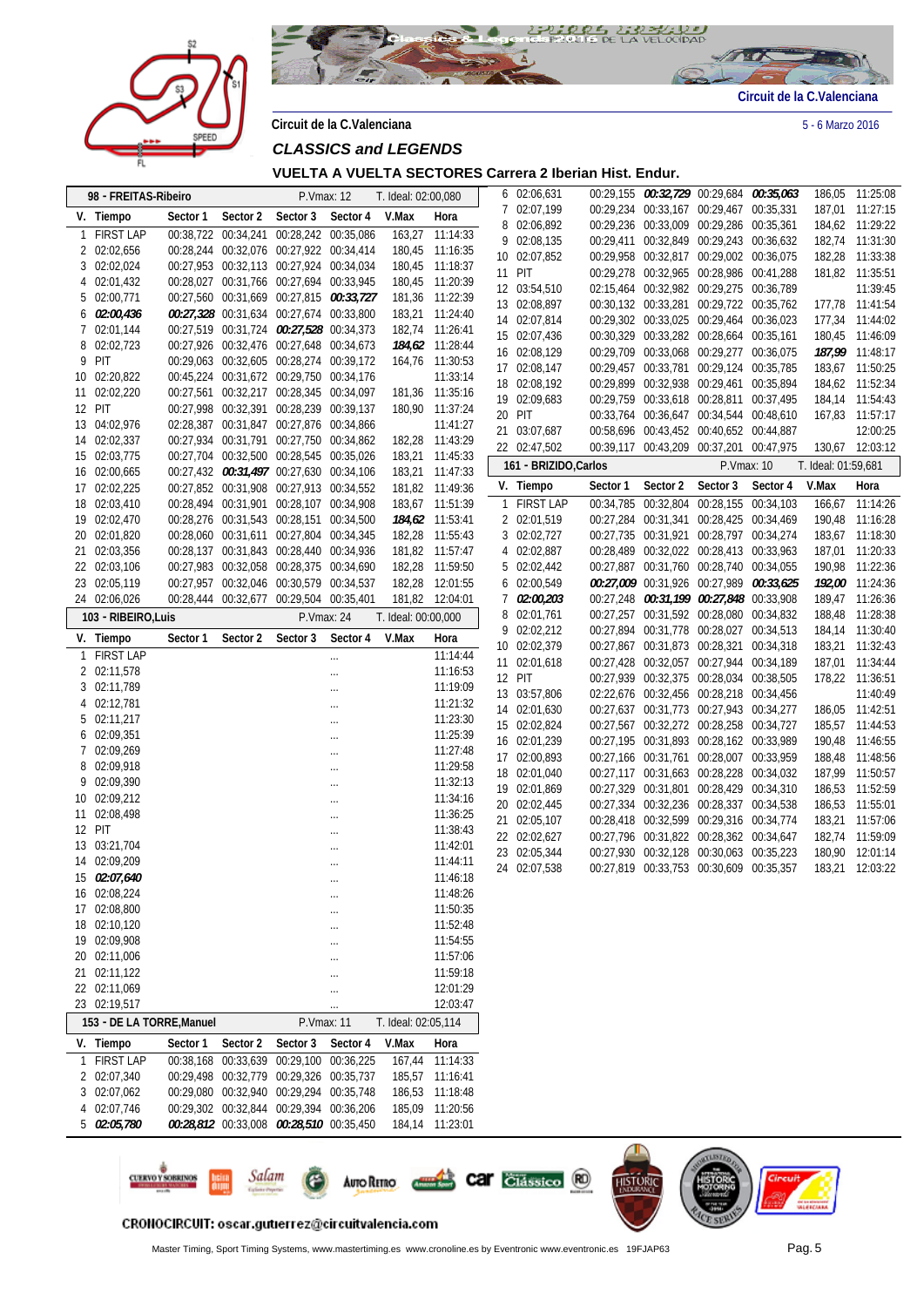



**Circuit de la C.Valenciana** 5 - 6 Marzo 2016

# *CLASSICS and LEGENDS*

**Análisis por vuelta Carrera 2 Iberian Hist. Endur.**

| Lap: $1$   |                        |                  | 90         | 01:56,591        | 15,259     | 153        | 02:05,780              | 01:17,0          | 76           | 01:56,869     | 17,572     |
|------------|------------------------|------------------|------------|------------------|------------|------------|------------------------|------------------|--------------|---------------|------------|
| <b>Num</b> | <b>Tiempo</b>          | <b>GAP</b>       | 85         | 01:56,664        | 16,890     | 42         | 02:07,457              | 01:19,4          | 60           | 02:12,358     | 23,668     |
| 88         | <b>FIRST LAP</b>       |                  | 23         | <b>FIRST LAP</b> | 17,035     | 47         | 02:09,869              | 01:37,3          | 54           | 02:14,193     | 32,721     |
| 76         | <b>FIRST LAP</b>       | 3,736            | 161        | 02:02,727        | 33,222     | 56         | 02:08,312              | 01:38,0          | 90           | 01:57,997     | 33,048     |
| 63         | <b>FIRST LAP</b>       | 4,014            | 27         | 02:01,421        | 33,416     | 103        | 02:11,217              | 01:41,0          | 85           | 01:58,613     | 33,051     |
| 90         | <b>FIRST LAP</b>       | 6,146            | 26         | 02:01,415        | 33,663     | 48         | 02:11,417              | 01:42,6          | 48           | PIT           | 33,878     |
| 58         | <b>FIRST LAP</b>       | 6,243            | 98         | 02:02,024        | 40,100     | 60         | 02:09,241              | 01:43,2          | 51           | PIT           | 35,235     |
| 85         | <b>FIRST LAP</b>       | 6,654            | 50         | 02:06,916        | 49,634     | 51         | 02:12,774              | 01:44,9          | 74           | PIT           | 56,198     |
| 27         | <b>FIRST LAP</b>       | 12,001           | 153        | 02:07,062        | 50,663     | 54         | 02:14,435              | 01:47,4          | 161          | 02:01,761     | 01:09,5    |
| 161        | <b>FIRST LAP</b>       | 12,652           | 42         | 02:07,069        | 52,547     | Lap: $6$   |                        |                  | 44           | 02:18,736     | 01:12,5    |
| 26         | <b>FIRST LAP</b>       | 14,891           | 103        | 02:11,789        | 01:04,1    | <b>Num</b> | <b>Tiempo</b>          | <b>GAP</b>       | 27           | 02:02,534     | 01:14,2    |
| 50         | <b>FIRST LAP</b>       | 18,972           | 47         | 02:11,284        | 01:04,8    | 88         | 01:53,048              |                  | 26           | 02:03,773     | 01:14,5    |
| 98         | <b>FIRST LAP</b>       | 19,096           | 48         | 02:11,480        | 01:06,9    | 74         | 02:14,790              | 5,434            | 98           | 02:02,723     | 01:15,0    |
| 153        | <b>FIRST LAP</b>       | 19,937           | 54         | 02:12,691        | 01:07,6    | 63         | 01:54,138              | 8,746            | 8            | 02:19,626     | 01:27,9    |
| 42         | <b>FIRST LAP</b>       | 21,612           | 51         | 02:10,703        | 01:07,9    | 76         | 01:55,091              | 17,160           | 1            | 02:23,492     | 01:34,2    |
| 46         | <b>FIRST LAP</b>       | 22,800           | 56         | 02:12,928        | 01:08,6    | 44         | 02:19,303              | 26,519           | 50           | 02:06,989     | 01:52,7    |
| 103        | <b>FIRST LAP</b>       | 24,491           | 60         | 02:26,093        | 01:13,4    | 85         | 01:57,764              | 28,231           | Lap: $9$     |               |            |
| 60         | <b>FIRST LAP</b>       | 24,881           | 74         | 02:14,434        | 01:16,7    | 90         | 01:58,821              | 28,448           | <b>Num</b>   | <b>Tiempo</b> | <b>GAP</b> |
| 54         | <b>FIRST LAP</b>       | 26,120           | 44         | 02:17,902        | 01:31,0    | 8          | 02:20,204              | 38,287           | 88           | 01:53,272     |            |
| 47         | <b>FIRST LAP</b>       | 26,473           | 8          | 02:21,929        | 01:36,7    | 1          | 02:21,104              | 40,796           | 153          | 02:06,892     | 0,120      |
| 48         | <b>FIRST LAP</b>       | 28,102           | 1          | 02:21,585        | 01:38,6    | 161        | 02:00,549              | 58,894           | 63           | 01:53,813     | 8,424      |
| 51         | <b>FIRST LAP</b>       | 28,136           | Lap: $4$   |                  |            | 26         | 02:02,214              | 59,595           | 76           | 01:56,361     | 20,661     |
| 56         | <b>FIRST LAP</b>       | 30,265           | <b>Num</b> | <b>Tiempo</b>    | <b>GAP</b> | 27         | 02:01,853              | 01:01,0          | 42           | 02:07,198     | 21,446     |
| 74         | <b>FIRST LAP</b>       | 31,639           | 88         | 01:53,028        |            | 98         | 02:00,436              | 01:02,5          | 56           | 02:10,580     | 30,684     |
| 8          | <b>FIRST LAP</b>       | 35,928           | 63         | 01:53,523        | 7,482      | 50         | 02:07,209              | 01:30,4          | 103          | 02:09,918     | 31,927     |
| 1          | <b>FIRST LAP</b>       | 37,964           | 76         | 01:55,612        | 14,143     | 153        | 02:06,631              | 01:30,6          | 85           | 01:58,823     | 38,602     |
| 44         | <b>FIRST LAP</b>       | 38,045           | 90         | 01:56,988        | 19,219     | 42         | <b>PIT</b>             | 01:35,7          | 90           | 01:59,244     | 39,020     |
| Lap: $2$   |                        |                  | 85         | 01:57,086        | 20,948     | 56         | 02:07,887              | 01:52,9          | 60           | 02:09,008     | 39,404     |
|            |                        |                  | 26         | 02:01,965        | 42,600     | Lap: 7     |                        |                  | 54           | 02:12,648     | 52,097     |
| <b>Num</b> | <b>Tiempo</b>          | <b>GAP</b>       | 161        | 02:02,887        | 43,081     |            |                        |                  | 48           | 02:31,529     | 01:12,1    |
| 88         | 01:52,242              |                  | 27         | 02:03,297        | 43,685     | <b>Num</b> | <b>Tiempo</b>          | <b>GAP</b>       | 51           | 02:30,911     | 01:12,8    |
| 63         | 01:53,316              | 5,088            | 98         | 02:01,432        | 48,504     | 88         | 01:56,928              |                  | 161          | 02:02,212     | 01:18,4    |
| 76         | 01:56,223              | 7,717            | 50         | 02:07,117        | 01:03,7    | 103        | 02:09,351              | 0,397            | 27           | 02:03,720     | 01:24,7    |
| 90         | 01:56,198              | 10,102           | 153        | 02:07,746        | 01:05,3    | 60         | 02:12,454              | 5,695            | 26           | 02:03,737     | 01:25,0    |
| 85         | 01:57,248              | 11,660<br>21,929 | 42         | 02:06,604        | 01:06,1    | 48         | 02:13,303              | 5,989            | 98           | PIT           | 01:30,9    |
| 161        | 02:01,519              |                  | 47         | 02:09,750        | 01:21,5    | 51         | 02:12,404              | 7,331            | 74           | 02:30,160     | 01:33,0    |
| 27         | 02:03,670              | 23,429           | 56         | 02:08,287        | 01:23,9    | 63         | 01:55,537              | 7,355            | 44           | 02:19,804     | 01:39,0    |
| 26<br>98   | 02:01,033<br>02:02,656 | 23,682<br>29,510 | 103        | 02:12,781        | 01:23,9    | 54<br>76   | 02:15,448<br>01:54,856 | 12,913<br>15,088 | Lap: 10      |               |            |
| 50         | 02:07,422              | 34,152           | 48         | 02:11,463        | 01:25,3    | 74         | 02:15,142              | 23,648           | <b>Num</b>   | <b>Tiempo</b> | <b>GAP</b> |
| 153        | 02:07,340              | 35,035           | 51         | 02:11,294        | 01:26,2    | 47         | PIT                    | 25,820           | 88           | 01:53,677     |            |
| 42         | 02:07,542              | 36,912           | 54         | 02:12,563        | 01:27,1    | 85         | 01:57,520              | 28,823           | 8            | 02:22,104     | 3,141      |
| 46         | 02:07,504              | 38,062           | 60         | 02:07,710        | 01:28,1    | 90         | 01:57,916              | 29,436           | 63           | 01:53,822     | 8,569      |
| 60         | 02:06,126              | 38,765           | 74         | 02:14,127        | 01:37,8    | 44         | 02:18,587              | 48,178           | $\mathbf{1}$ | 02:25,300     | 12,559     |
| 103        | 02:11,578              | 43,827           | Lap: $5$   |                  |            | 161        | 02:00,203              | 01:02,1          | 153          | 02:08,135     | 14,578     |
| 47         | 02:10,777              | 45,008           | <b>Num</b> | <b>Tiempo</b>    | <b>GAP</b> | 8          | 02:21,386              | 01:02,7          | 50           | 02:09,302     | 15,145     |
| 54         | 02:12,466              | 46,344           | 88         | 01:54,130        |            | 1          | 02:21,233              | 01:05,1          | 76           | 01:54,981     | 21,965     |
| 48         | 02:11,034              | 46,894           | 44         | 02:16,399        | 0,264      | 26         | 02:02,513              | 01:05,1          | 42           | 02:05,755     | 33,524     |
| 56         | 02:09,134              | 47,157           | 63         | 01:54,304        | 7,656      | 27         | 02:02,054              | 01:06,1          | 85           | 01:56,672     | 41,597     |
| 51         | 02:12,830              | 48,724           | 8          | 02:21,526        | 11,131     | 98         | 02:01,144              | 01:06,7          | 90           | 01:57,622     | 42,965     |
| 74         | 02:14,326              | 53,723           | 1          | 02:21,234        | 12,740     | 50         | 02:06,667              | 01:40,1          | 56           | 02:09,559     | 46,566     |
| 44         | 02:18,752              | 01:04,5          | 76         | 01:55,104        | 15,117     | 153        | 02:07,199              | 01:40,8          | 103          | 02:09,390     | 47,640     |
| 8          | 02:22,582              | 01:06,2          | 90         | 01:57,586        | 22,675     | Lap: $8$   |                        |                  | 60           | 02:10,085     | 55,812     |
| 1          | 02:22,791              | 01:08,5          | 85         | 01:56,697        | 23,515     |            |                        |                  | 54           | PIT           | 01:14,2    |
| Lap: $3$   |                        |                  | 26         | 02:01,959        | 50,429     | <b>Num</b> | <b>Tiempo</b>          | <b>GAP</b>       | 161          | 02:02,379     | 01:27,1    |
|            |                        |                  | 161        | 02:02,442        | 51,393     | 88         | 01:54,385              |                  | 48           | 02:11,408     | 01:29,8    |
| <b>Num</b> | <b>Tiempo</b>          | <b>GAP</b>       | 27         | 02:02,647        | 52,202     | 42         | 02:23,074              | 7,520            | 51           | 02:12,266     | 01:31,4    |
| 88         | 01:51,434              |                  | 98         | 02:00,771        | 55,145     | 63         | 01:54,913              | 7,883            | 27           | 02:02,950     | 01:34,0    |
| 63         | 01:53,333              | 6,987            | 50         | 02:06,695        | 01:16,2    | 56         | 02:11,758              | 13,376           | 26           | 02:03,268     | 01:34,6    |
| 76         | 01:55,276              | 11,559           |            |                  |            | 103        | 02:09,269              | 15,281           |              |               |            |
|            |                        |                  |            |                  |            |            |                        | $\bigcirc$       | $-1000$      |               |            |



**AUTO RETRO** 

Salam

**CUERVO Y SOBRINOS** 

Master Timing, Sport Timing Systems, www.mastertiming.es www.cronoline.es by Eventronic www.eventronic.es 19FJAP63 Pag.1

**Car Clássico** (20)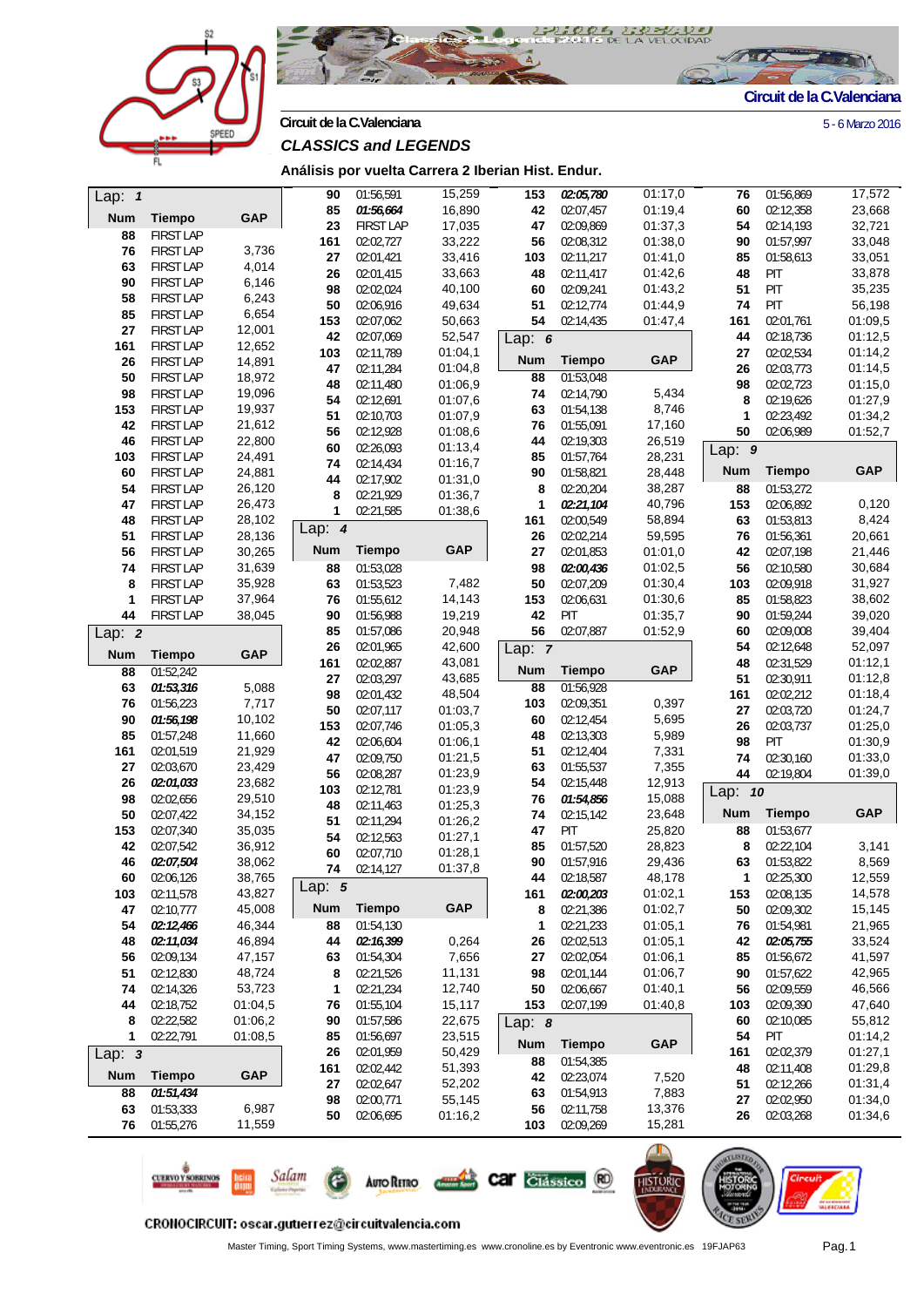



**Circuit de la C.Valenciana** 5 - 6 Marzo 2016

**Análisis por vuelta Carrera 2 Iberian Hist. Endur.**

| 74          | 02:13,239     | 01:52,6    | 42         | PIT           | 01:11,7    | 44         | 02:25,289     | 03:31,7    | 76           | 01:58,613     | 43,620     |
|-------------|---------------|------------|------------|---------------|------------|------------|---------------|------------|--------------|---------------|------------|
| Lap: 11     |               |            | 44         | PIT           | 01:11,7    | 54         | 02:13,644     | 03:46,2    | 1            | 02:22,561     | 48,295     |
|             |               |            | 26         | PIT           | 01:30,9    | Lap: 16    |               |            | 98           | 02:02,225     | 50,974     |
| <b>Num</b>  | <b>Tiempo</b> | <b>GAP</b> | 56         | PIT           | 01:35,2    |            |               |            | 50           | 02:06,790     | 01:02,7    |
| 88          | 01:54,668     |            | 103        | PIT           | 01:36,1    | <b>Num</b> | <b>Tiempo</b> | <b>GAP</b> | 42           | 02:07,164     | 01:10,8    |
| 98          | 02:20.822     | 3,406      | 1          | PIT           | 01:46,3    | 88         | 03:49,546     |            | 51           | 02:08.487     | 01:20,7    |
| 63          | 01:54.654     | 8,555      | Lap: $14$  |               |            | 1          | 02:23,638     | 1,186      | 60           | 01:59,928     | 01:24,7    |
| 44          | 02:21,336     | 12,052     |            |               |            | 161        | 02:02,824     | 8,253      | 90           | 02:02,660     | 01:29,5    |
| 153         | 02:07,852     | 27,762     | <b>Num</b> | <b>Tiempo</b> | <b>GAP</b> | 63         | 01:57,411     | 9,046      | 26           | 02:07,329     | 01:30,7    |
| 50          | 02:07,734     | 28,211     | 88         | 01:54,811     |            | 8          | 02:19,230     | 10,493     | 48           | 02:22,601     | 01:38,9    |
| 8           | 02:21,820     | 30,293     | 63         | <b>PIT</b>    | 11,518     | 56         | 02:08,343     | 16,183     | 153          | 02:08,147     | 01:40,8    |
| 76          | PIT           | 33,542     | 48         | PIT           | 39,764     | 76         | 01:58,124     | 46,753     |              |               |            |
| 85          | 01:57,833     | 44,762     | 51         | PIT           | 40,885     | 98         | 02:03,775     | 47,482     | 74           | 02:07,548     | 01:41,2    |
| $\mathbf 1$ | 02:27,220     | 45,111     | 76         | 01:59,995     | 43,285     | 50         | 02:08,012     | 49,537     | 85           | 02:10,908     | 01:43,9    |
| 42          | 02:06,273     | 45,129     | 153        | 03:54,510     | 50,932     | 48         | 02:22,900     | 54,676     | 103          | 02:08,800     | 01:46,3    |
| 90          | 01:57,676     | 45,973     | 60         | 02:03,382     | 01:07,2    | 42         | 02:05,755     | 57,082     | 27           | 02:02,177     | 01:47,5    |
| 56          | 02:08,834     | 01:00,7    | 90         | <b>PIT</b>    | 01:11,5    | 51         | 02:09,036     | 01:02,9    | Lap: 19      |               |            |
| 103         | 02:09,212     | 01:02,1    | 47         | 02:05,051     | 01:15,2    | 26         | 02:08,219     | 01:16,8    | <b>Num</b>   | <b>Tiempo</b> | <b>GAP</b> |
| 60          | PIT           | 01:14,3    | 54         | 02:14,271     | 01:20,7    | 60         | 02:03,394     | 01:23,6    | 88           | 01:56,484     |            |
|             |               |            |            | 04:06,985     | 01:24,5    |            |               | 01:23,9    |              |               | 1,555      |
| 161         | 02:01,618     | 01:34,1    | 8          |               |            | 153        | 02:07,436     |            | 63           | 01:55,471     |            |
| 27          | 02:04,093     | 01:43,4    | 27         | 03:16,618     | 01:26,9    | 90         | 02:04,841     | 01:24,3    | 161          | 02:01.040     | 15,543     |
| 48          | 02:12,940     | 01:48,1    | 161        | 03:57,806     | 01:54,9    | 74         | 02:07,485     | 01:25,3    | 54           | 02:15,830     | 46,310     |
| 51          | 02:12,570     | 01:49,3    | Lap: 15    |               |            | 85         | 02:09,669     | 01:27,0    | 56           | 02:10,393     | 53,685     |
| 26          | PIT           | 01:52,2    | <b>Num</b> | <b>Tiempo</b> | <b>GAP</b> | 103        | 02:07,640     | 01:28,7    | 44           | 02:22,878     | 56,845     |
| Lap: $12$   |               |            | 88         | PIT           |            | 47         | 02:04,716     | 01:38,9    | 98           | 02:03,410     | 57,900     |
| <b>Num</b>  | <b>Tiempo</b> | <b>GAP</b> | 50         | 03:20,709     | 24,337     | 27         | 02:01,999     | 01:42,4    | 8            | 02:17,481     | 01:04,0    |
| 88          | 01:56,017     |            | 98         | 04:02,976     | 30,916     | Lap: 17    |               |            | 76           | PIT           | 01:09,0    |
| 63          | 01:53,712     | 6,250      | 42         | 03:18,978     | 34,329     | <b>Num</b> | <b>Tiempo</b> | <b>GAP</b> | 50           | 02:06,790     | 01:13,0    |
| 98          | 02:02,220     | 9,609      | 76         | 01:58,527     | 40,218     | 88         | 02:01,353     |            | $\mathbf{1}$ | 02:23,766     | 01:15,5    |
|             |               |            |            |               |            |            |               | 4,312      | 42           | 02:07,485     | 01:21,8    |
| 74          | 02:14,243     | 16,206     | 26         | 03:12,388     | 46,964     | 63         | 01:56,619     |            | 60           | 02:01,351     | 01:29,6    |
| 44          | 02:19,157     | 35,192     | 74         | 04:06,578     | 57,627     | 44         | 02:23,590     | 4,419      | 90           | 02:00,691     | 01:33,7    |
| 50          | 02:08,171     | 40,365     | 85         | 03:58,666     | 57,729     | 161        | 02:01,239     | 8,139      | 26           | 02:07,281     | 01:41,5    |
| 54          | 03:17,804     | 41,381     | 153        | 02:08,897     | 58,235     | 54         | 02:14,889     | 10,243     | 51           | 02:21,422     | 01:45,6    |
| 153         | PIT           | 44,262     | 103        | 03:21,704     | 01:01,4    | 56         | 02:08,761     | 23,591     | 74           | 02:06,682     | 01:51,4    |
| 85          | 01:57,064     | 45,809     | 44         | 03:51,068     | 01:06,4    | 1          | 02:23,946     | 23,779     | 153          | 02:08,192     | 01:52,5    |
| 90          | 01:56,250     | 46,206     | 60         | 02:02,417     | 01:08,0    | 8          | 02:15,832     | 24,972     | 27           | 02:02,581     | 01:53,6    |
| 47          | 09:59,490     | 53,291     | 47         | 02:04,866     | 01:18,5    | 76         | 01:57,652     | 43,052     | 85           | 02:06,627     | 01:54,1    |
| 42          | 02:06,904     | 56,016     | 1          | 03:37,122     | 01:27,0    | 98         | 02:00,665     | 46,794     | Lap: 20      |               |            |
| 8           | PIT           | 01:05,4    | 27         | 02:02,253     | 01:27,5    | 50         | 02:05,808     | 53,992     |              |               |            |
| 1           | 02:23,094     | 01:12,1    | 54         | 02:13,467     | 01:32,6    | 42         | 02:06,007     | 01:01,7    | <b>Num</b>   | <b>Tiempo</b> | <b>GAP</b> |
| 56          | 02:08,327     | 01:13,0    | 8          | 02:17,837     | 01:40,8    | 51         | 02:08,663     | 01:10,3    | 88           | 01:59,287     |            |
| 103         | 02:08,498     | 01:14,6    | 161        | 02:01,630     | 01:54,9    | 48         | 02:21,029     | 01:14,3    | 103          | 02:10,120     | 0,747      |
| 161         | PIT           | 01:44,9    | 56         | 04:18,572     | 01:57,3    | 26         | 02:06,007     | 01:21,4    | 48           | 02:24,207     | 7,344      |
| Lap: $13$   |               |            | 63         | 03:51,257     | 02:01,1    | 60         | 02:00,638     | 01:22,9    | 161          | 02:01,869     | 18,125     |
|             |               |            | 48         | 03:43,152     | 02:21,3    | 90         | 02:01,923     | 01:24,9    | 98           | 02:02,470     | 01:01,0    |
| <b>Num</b>  | <b>Tiempo</b> | <b>GAP</b> | 50         | 02:06,734     | 02:31,0    | 153        | 02:08,129     | 01:30,7    | 56           | 02:08,679     | 01:03,0    |
| 88          | 01:53,029     |            | 98         | 02:02,337     | 02:33,2    | 85         | 02:05,403     | 01:31,1    | 54           | 02:16,334     | 01:03,3    |
| 27          | PIT           | 5,119      | 76         | 01:57,957     | 02:38,1    | 74         | 02:07,793     | 01:31,7    | 50           | 02:07,964     | 01:21,7    |
| 63          | 01:54,948     | 8,169      | 42         | 02:06,544     | 02:40,8    | 103        | 02:08,224     | 01:35,6    | 8            | 02:17,013     | 01:21,7    |
| 48          | 02:13,638     | 12,730     | 51         | 04:04,215     |            | 27         |               | 01:43,3    |              | 02:25,378     | 01:22,9    |
| 51          | 02:12,807     | 13,126     |            |               | 02:43,5    |            | 02:02,252     |            | 44           |               | 01:29,8    |
| 98          | PIT           | 24,345     | 26         | 02:11,202     | 02:58,1    | Lap: 18    |               |            | 42           | 02:07,262     |            |
| 76          | 03:53,605     | 38,101     | 153        | 02:07,814     | 03:06,0    | <b>Num</b> | <b>Tiempo</b> | <b>GAP</b> | 60           | 02:00,675     | 01:31,0    |
| 74          | PIT           | 47,454     | 85         | 02:09,199     | 03:06,9    | 88         | 01:58,045     |            | 90           | 02:04,040     | 01:38,4    |
| 90          | 01:57,784     | 50,961     | 74         | 02:09,735     | 03:07,3    | 63         | 01:56,301     | 2,568      | $\mathbf{1}$ | 02:22,506     | 01:38,7    |
| 85          | PIT           | 55,468     | 90         | 03:59,134     | 03:09,0    | 161        | 02:00,893     | 10,987     | 26           | 02:09,520     | 01:51,8    |
| 60          | 03:33,386     | 58,650     | 60         | 02:01,724     | 03:09,7    | 54         | 02:14,766     | 26,964     | 51           | 02:07,509     | 01:53,9    |
|             |               |            | 103        | 02:09,209     | 03:10,6    |            |               |            | 74           | 02:04,347     | 01:56,5    |
| 50          | PIT           | 01:00,0    | 47         | 02:05,200     | 03:23,7    | 44         | 02:24,077     | 30,451     | 27           | 02:04,477     | 01:58,7    |
| 54          | 02:12,924     | 01:01,2    | 27         | 02:02,440     | 03:30,0    | 56         | 02:14,230     | 39,776     |              |               |            |
| 47          | 02:04,794     | 01:05,0    |            |               |            | 8          | 02:16,106     | 43,033     |              |               |            |
|             |               |            |            |               |            |            |               |            |              |               |            |



**AUTO RETRO** 

Salam

**CUERVO Y SOBRINOS** 

Master Timing, Sport Timing Systems, www.mastertiming.es www.cronoline.es by Eventronic www.eventronic.es 19FJAP63 Pag.2

**Car** Ciassico<sup>(R)</sup>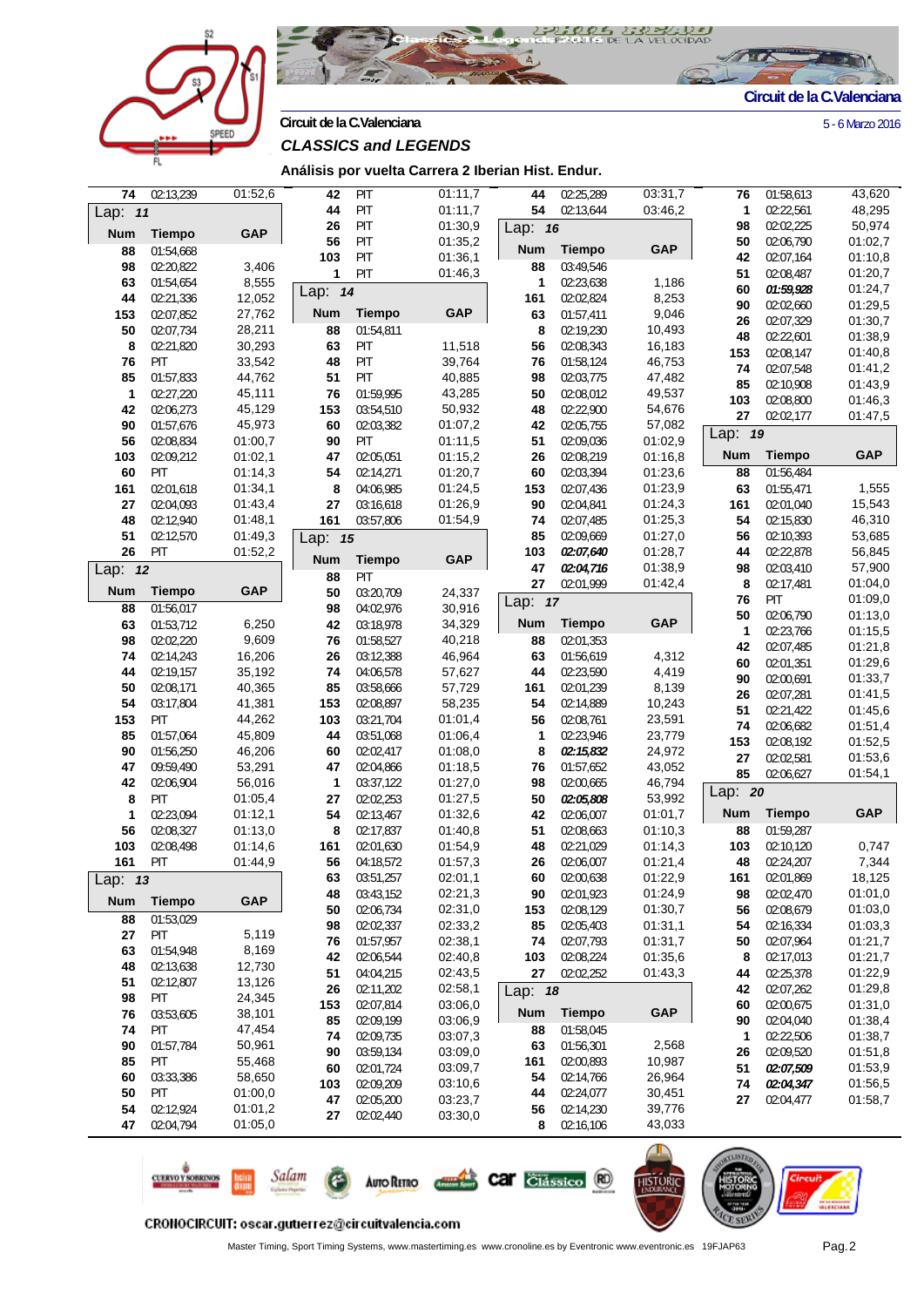



**Circuit de la C.Valenciana** 5 - 6 Marzo 2016

#### *CLASSICS and LEGENDS*

**Análisis por vuelta Carrera 2 Iberian Hist. Endur.**

| Lap:       | 21            |            | Lap:<br>24 |               |            |
|------------|---------------|------------|------------|---------------|------------|
| <b>Num</b> | <b>Tiempo</b> | GAP        | <b>Num</b> | <b>Tiempo</b> | GAP        |
| 88         | 01:59,590     |            | 88         | 01:59,728     |            |
| 153        | 02:09,683     | 3,331      | 54         | 02:29,754     | 6,833      |
| 85         | 02:08,248     | 3,478      | 27         | 02:02,056     | 7,030      |
| 103        | 02:09,908     | 11,065     | 26         | 02:07,571     | 15,938     |
| 161        | 02:02,445     | 20,980     | 74         | 02:05,525     | 16,338     |
| 48         | 02:20,875     | 28,629     | 8          | 02:18,136     | 17,978     |
| 98         | 02:01,820     | 01:03,3    | 51         | 02:07,654     | 21,690     |
| 56         | 02:07,190     | 01:10,6    | 85         | 02:17,912     | 32,022     |
| 54         | 02:13,327     | 01:17,0    | 161        | 02:05,344     | 37,091     |
| 50         | 02:07,478     | 01:29,6    | 44         | 02:23,385     | 37,694     |
| 60         | 02:02,677     | 01:34,1    | 103        | 02:11,069     | 47,295     |
| 42         | 02:07,699     | 01:37,9    | 1          | 02:21,951     | 49,589     |
| 8          | 02:17,463     | 01:39,6    | 98         | 02:05,119     | 01:17,9    |
| 90         | 02:01,220     | 01:40,1    | 48         | 02:21,231     | 01:31,7    |
| 44         | 02:23,530     | 01:46,8    | 56         | 02:12,773     | 01:44,1    |
| Lap:       | 22            |            | 90         | 02:02,378     | 01:48,1    |
| <b>Num</b> | <b>Tiempo</b> | <b>GAP</b> | 50         | 02:11,384     | 01:56,4    |
| 88         | 01:58,786     |            | Lap:<br>25 |               |            |
| 26         | 02:06,583     | 0,014      | <b>Num</b> | <b>Tiempo</b> | <b>GAP</b> |
| 27         | 02:02,005     | 2,425      | 88         | 02:01,532     |            |
| 51         | 02:08,261     | 3,793      | 42         | 02:09,116     | 3,560      |
| 1          | 02:23,484     | 3,904      | 27         | 02:07,692     | 13,190     |
| 74         | 02:06,389     | 4,515      | 54         | 02:13,917     | 19,218     |
| 85         | 02:04,293     | 8,985      | 74         | 02:10,733     | 25,539     |
| 103        | 02:11,006     | 23,285     | 26         | 02:11,971     | 26,377     |
| 161        | 02:05,107     | 27,301     | 51         | 02:09,098     | 29,256     |
| 153        | PIT           | 38,110     | 153        | 02:47,502     | 33,586     |
| 48         | 02:19,372     | 49,215     | 8          | 02:20,993     | 37,439     |
| 98         | 02:03,356     | 01:07,8    | 85         | 02:07,141     | 37,631     |
| 56         | 02:08,483     | 01:20,3    | 161        | 02:07,538     | 43,097     |
| 54         | PIT           | 01:35,2    | 44         | 02:24,896     | 01:01,0    |
| 50         | 02:06,386     | 01:37,2    | 103        | 02:19,517     | 01:05,2    |
| 60         | 02:03,909     | 01:39,2    | 1          | 02:22,198     | 01:10,2    |
| 90         | 02:01,072     | 01:42,4    | 98         | 02:06,026     | 01:22,4    |
| 42         | 02:07,818     | 01:46,9    | 90         | 02:02,185     | 01:48,8    |
| 8          | 02:17,180     | 01:58,0    | 48         | 02:24,036     | 01:54,2    |
| Lap:       | 23            |            | 56         | 02:11,833     | 01:54,4    |
| <b>Num</b> | Tiempo        | GAP        | 50         | 02:11,316     | 02:06,2    |
| 88         | 01:58,453     |            |            |               |            |
| 27         | 02:00,730     | 4,702      |            |               |            |
| 26         | 02:06,534     | 8,095      |            |               |            |
| 74         | 02:04,479     | 10,541     |            |               |            |
| 51         | 02:08,424     | 13,764     |            |               |            |
| 85         | 02:03,306     | 13,838     |            |               |            |
| 44         | 02:24,400     | 14,037     |            |               |            |
| 1          | 02:21,915     | 27,366     |            |               |            |
| 161        | 02:02,627     | 31,475     |            |               |            |
| 103        | 02:11,122     | 35,954     |            |               |            |
| 48         | 02:19,499     | 01:10,2    |            |               |            |
| 98         | 02:03,106     | 01:12,5    |            |               |            |
| 56         | 02:09,169     | 01:31,0    |            |               |            |
| 50         | 02:06,061     | 01:44,8    |            |               |            |
| 90         | 02:01,564     | 01:45,5    |            |               |            |
| 153        | 03:07,687     | 01:47,3    |            |               |            |
| 42         | 02:07,185     | 01:55,7    |            |               |            |
|            |               |            |            |               |            |



**AUTO RETRO** 

Salam

**CUERVO Y SOBRINOS** 

Car Classico<sup>RO</sup>